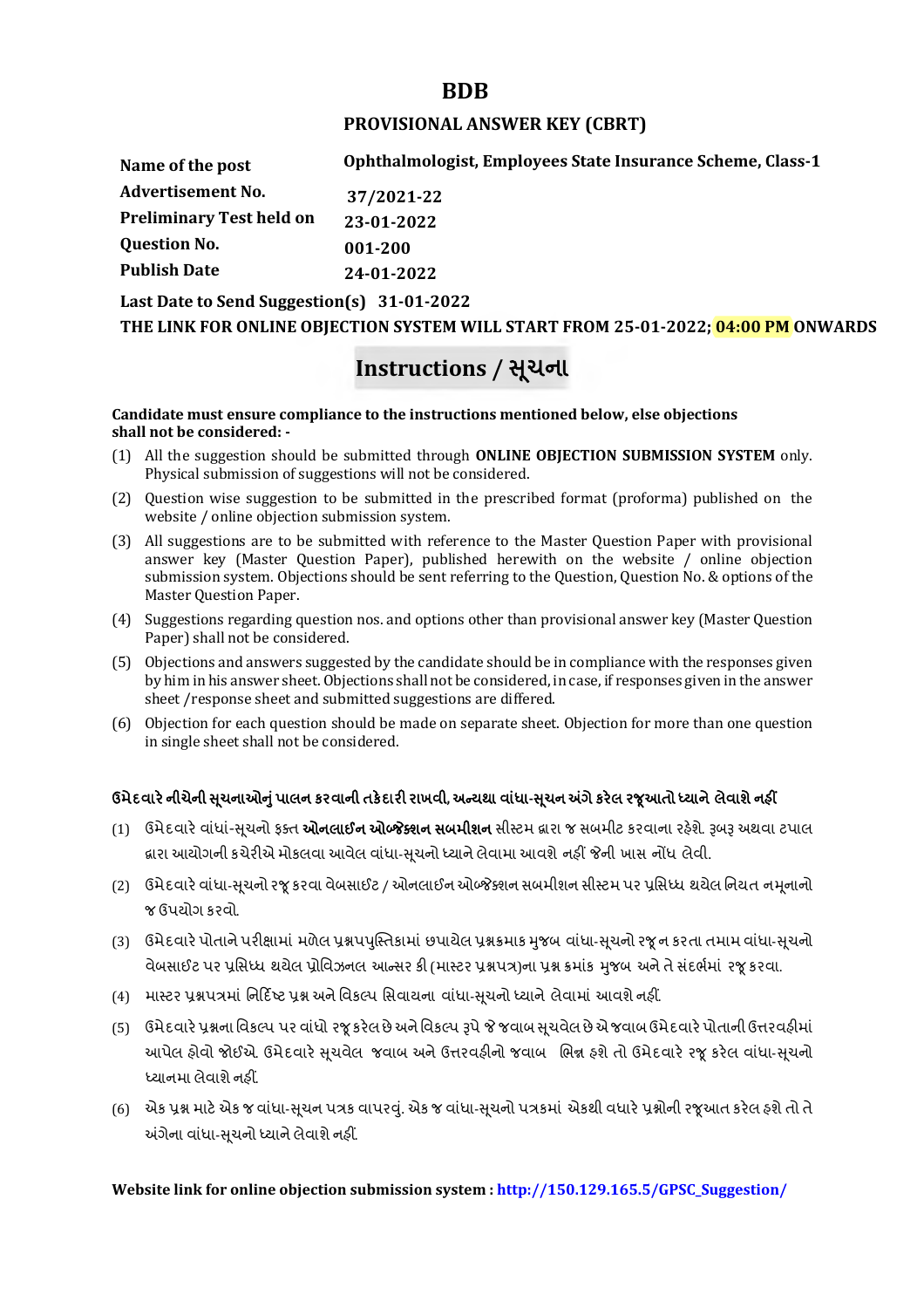| 001. | Which of the following is true with respect to the optic nerve?                                                                                                                                   |                                                                                                     |
|------|---------------------------------------------------------------------------------------------------------------------------------------------------------------------------------------------------|-----------------------------------------------------------------------------------------------------|
|      | (A) The nerve fibres within the eye anterior to the optic disc are myelinated                                                                                                                     |                                                                                                     |
|      | (B) The optic nerve passes posteriorly through the optic canal in the greater wing of sphenoid<br>(C) The venous drainage of the orbital part of the optic nerve is into the central retinal vein |                                                                                                     |
|      |                                                                                                                                                                                                   |                                                                                                     |
|      | artery and anterior ciliary arteries                                                                                                                                                              | (D) The arterial supply of the orbital part of the optic nerve is from the from the central retinal |
| 002. |                                                                                                                                                                                                   | What field defect would you expect to see in a patient with a lesion in their left optic tract?     |
|      | (A) Right homonymous hemianopia                                                                                                                                                                   |                                                                                                     |
|      | (B) Left homonymous hemianopia                                                                                                                                                                    |                                                                                                     |
|      | (C) Right homonymous inferior quadrantopia                                                                                                                                                        |                                                                                                     |
|      | (D) Bitemporal quadrantopia                                                                                                                                                                       |                                                                                                     |
| 003. | Glucose metabolism in the lens principally occurs by :                                                                                                                                            |                                                                                                     |
|      | (A) Anaerobic glycolysis                                                                                                                                                                          | (B) Aerobic metabolism                                                                              |
|      | (C) Hexose monophosphate shunt                                                                                                                                                                    | (D) Sorbitol pathway                                                                                |
| 004. | Where is the physiological blind spot relative to the centre of the visual field?                                                                                                                 |                                                                                                     |
|      | (A) Superior                                                                                                                                                                                      | (B) Inferior                                                                                        |
|      | (C) Nasal                                                                                                                                                                                         | (D) Temporal                                                                                        |
| 005. | Which of the following is true regarding retinal pigment epithelial cells?                                                                                                                        |                                                                                                     |
|      | (A) Turnover is rapid                                                                                                                                                                             | (B) They express leukocyte marker CD40                                                              |
|      | (C) They possess GLUT -1 and 3 receptors                                                                                                                                                          | (D) They synthesize IL-2 regularly                                                                  |
| 006. |                                                                                                                                                                                                   | A mother with no family history of retinoblastoma has a child with unilateral retinoblastoma -      |
|      | what is the risk of a second child having the condition?                                                                                                                                          |                                                                                                     |
|      | $(A)$ 1%                                                                                                                                                                                          | (B) 33%                                                                                             |
|      | $(C)$ 40%                                                                                                                                                                                         | (D) $50\%$                                                                                          |
| 007. | Which of the following organism is a commensal found on the conjunctival surface?                                                                                                                 |                                                                                                     |
|      | (A) Neisseria gonorrhoea                                                                                                                                                                          | <b>(B)</b> Streptococcus viridans                                                                   |
|      | (C) Streptococcus pneumoniae                                                                                                                                                                      | (D) Haemophilus influenzae                                                                          |
| 008. | Which of the following is true regarding acyclovir?                                                                                                                                               |                                                                                                     |
|      | (A) It acts via inhibiting viral Dna polymerase                                                                                                                                                   |                                                                                                     |
|      | (B) It is particularly effective in treating cytomegalovirus infection                                                                                                                            |                                                                                                     |
|      | (C) Oral use can cause renal dysfunction                                                                                                                                                          |                                                                                                     |
|      | (D) It is broken down slowly by infected host cells                                                                                                                                               |                                                                                                     |
| 009. | Which is true about Acanthamoeba?                                                                                                                                                                 |                                                                                                     |
|      | (A) It is a type of rickettsia                                                                                                                                                                    | <b>(B)</b> Can be stained with periodic acid schiff stain                                           |
|      | (C) Can be cultured on blood agar                                                                                                                                                                 | (D) It is sensitive to topical amphotericin b                                                       |
| 010. | Regarding sterilization of the instruments, autoclaves                                                                                                                                            |                                                                                                     |
|      | (A) Uses dry heat                                                                                                                                                                                 |                                                                                                     |
|      | <b>(B)</b> Are effective in destroying the bacterial spores                                                                                                                                       |                                                                                                     |
|      | (C) Cannot be used for sterilizing rubber                                                                                                                                                         |                                                                                                     |
|      | (D) Are used commercially for sterilizing pre packed disposable instruments                                                                                                                       |                                                                                                     |
| 011. | Zonules are derived from which of the following stages of vitreous development?                                                                                                                   |                                                                                                     |
|      | (A) Primary vitreous                                                                                                                                                                              | (B) Secondary vitreous                                                                              |
|      | (C) Tertiary vitreous                                                                                                                                                                             | (D) Quaternary vitreous                                                                             |

**BDB - MASTER ] 1 [ P.T.O.**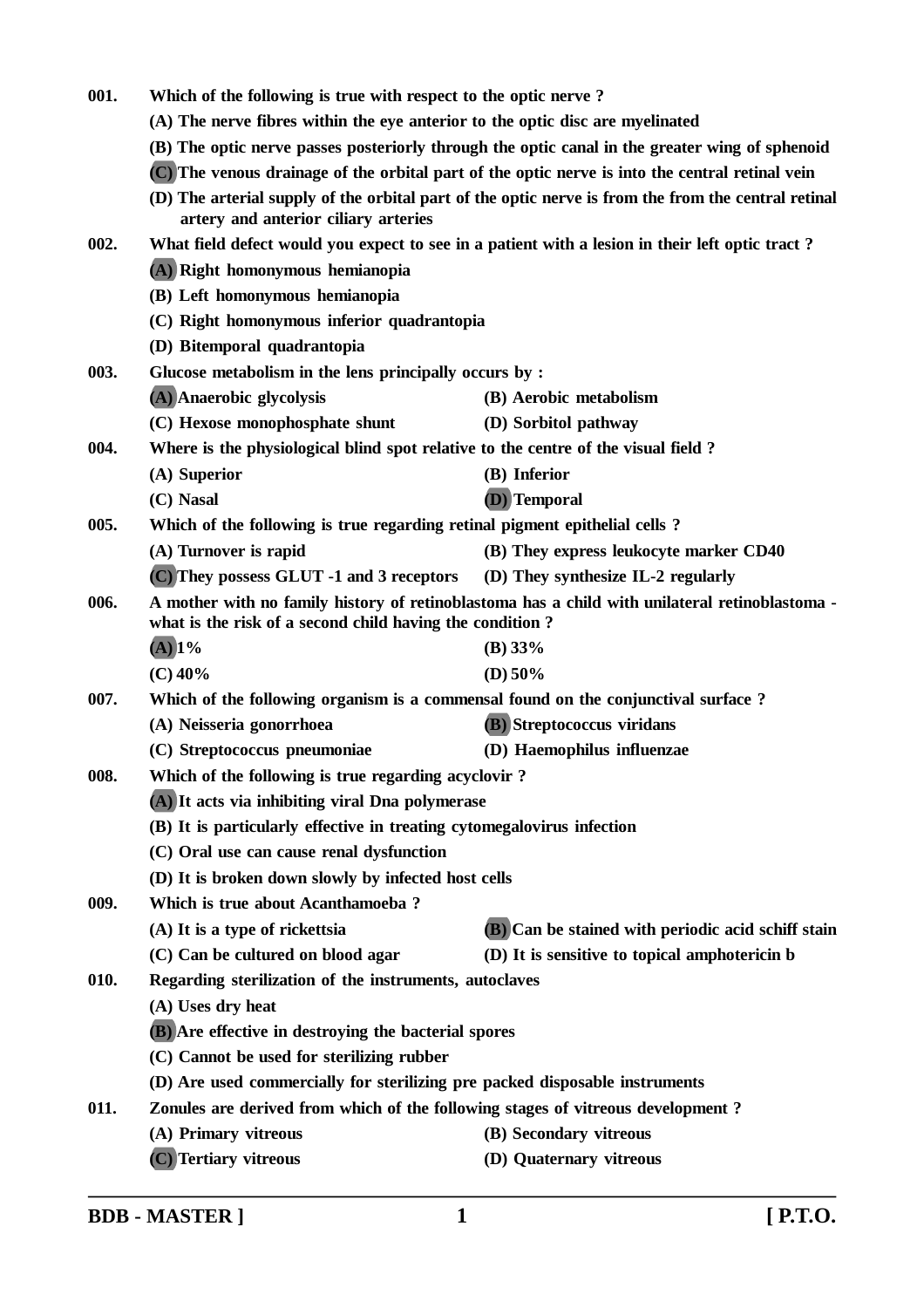| 012. | The iris musculature is derived from which embryonic germ cell layer?       |                                                                                                   |  |
|------|-----------------------------------------------------------------------------|---------------------------------------------------------------------------------------------------|--|
|      | (A) Mesenchyme                                                              | (B) Neural crest cells                                                                            |  |
|      | (C) Neuroectoderm                                                           | (D) Surface ectoderm                                                                              |  |
| 013. | year old child?                                                             | Which is the most appropriate method of visual acuity assessment in a normally developing 3       |  |
|      | (A) LogMar chart                                                            | (B) Kay's pictures                                                                                |  |
|      | (C) Cardiffs cards                                                          | (D) Fix and follow                                                                                |  |
| 014. | <b>Regarding botulinum toxin:</b>                                           |                                                                                                   |  |
|      | (A) it potentiates release of acetylcholine from the motor nerve terminals  |                                                                                                   |  |
|      | (B) there are 8 known serotypes                                             |                                                                                                   |  |
|      | (C) serotype C is used in clinical practice                                 |                                                                                                   |  |
|      | (D) administration may induce a permanent ptosis                            |                                                                                                   |  |
| 015. | done by ?                                                                   | Under the school screening programme in india, the initial vision screening of school children is |  |
|      | (A) School teachers                                                         | (B) Primary level health workers                                                                  |  |
|      | $(C)$ Eye specialist                                                        | (D) Medical officers                                                                              |  |
| 016. | Which of the following is recently eradicated ocular ailment in India?      |                                                                                                   |  |
|      | (A) Corneal blindness                                                       | (B) Trachoma                                                                                      |  |
|      | (C) Toxoplasma                                                              | (D) Adenoviral keratoconjunctivitis                                                               |  |
| 017. | except :                                                                    | All the following factors are to be considered while setting a vision centre in primary eye care  |  |
|      | (A) Size of the surrounding population                                      | (B) Community participation                                                                       |  |
|      | (C) Accessibility of the location                                           | <b>(D)</b> Economic status of the population                                                      |  |
| 018. | Benefits of tele ophthalmology in primary eye care are all except :         |                                                                                                   |  |
|      | (A) Less travel of the patient                                              | (B) Skill transfer for the doctors                                                                |  |
|      | (C) More patient to doctor time available                                   | <b>(D)</b> High travelling cost for the patient                                                   |  |
| 019. | The type of long term storage of tissue in eye banking is?                  |                                                                                                   |  |
|      | (A) Dexsol medium                                                           | (B) Mccarey Kaufmann medium                                                                       |  |
|      | (C) Organ culture                                                           | (D) Moist chamber                                                                                 |  |
| 020. | Which structure transmits through the foramen spinosum?                     |                                                                                                   |  |
|      | (A) Maxillary nerve                                                         | (B) Meningeal branch of the mandibular nerve                                                      |  |
|      | (C) Greater petrosal nerve                                                  | (D) Sympathetic plexus                                                                            |  |
| 021. | Which rectus muscle receives only one ciliary artery:                       |                                                                                                   |  |
|      | (A) Medial rectus                                                           | (B) Lateral rectus                                                                                |  |
|      | (C) Inferior rectus                                                         | (D) Superior rectus                                                                               |  |
| 022. | The anterior lens capsule contains:                                         |                                                                                                   |  |
|      | (A) Crystallin alpha                                                        | (B) Crystallin beta                                                                               |  |
|      | $(C)$ Laminin                                                               | $(D)$ Fibrillin                                                                                   |  |
| 023. | Which of the following is FALSE regarding Leber's hereditary optic atrophy: |                                                                                                   |  |
|      | (A) The enzyme affected is ATPase                                           |                                                                                                   |  |
|      | (B) It is mitochondrially inherited                                         |                                                                                                   |  |
|      | (C) It results in demyelination of the optic nerve                          |                                                                                                   |  |
|      | (D) The papilomacular bundle is the last to be affected                     |                                                                                                   |  |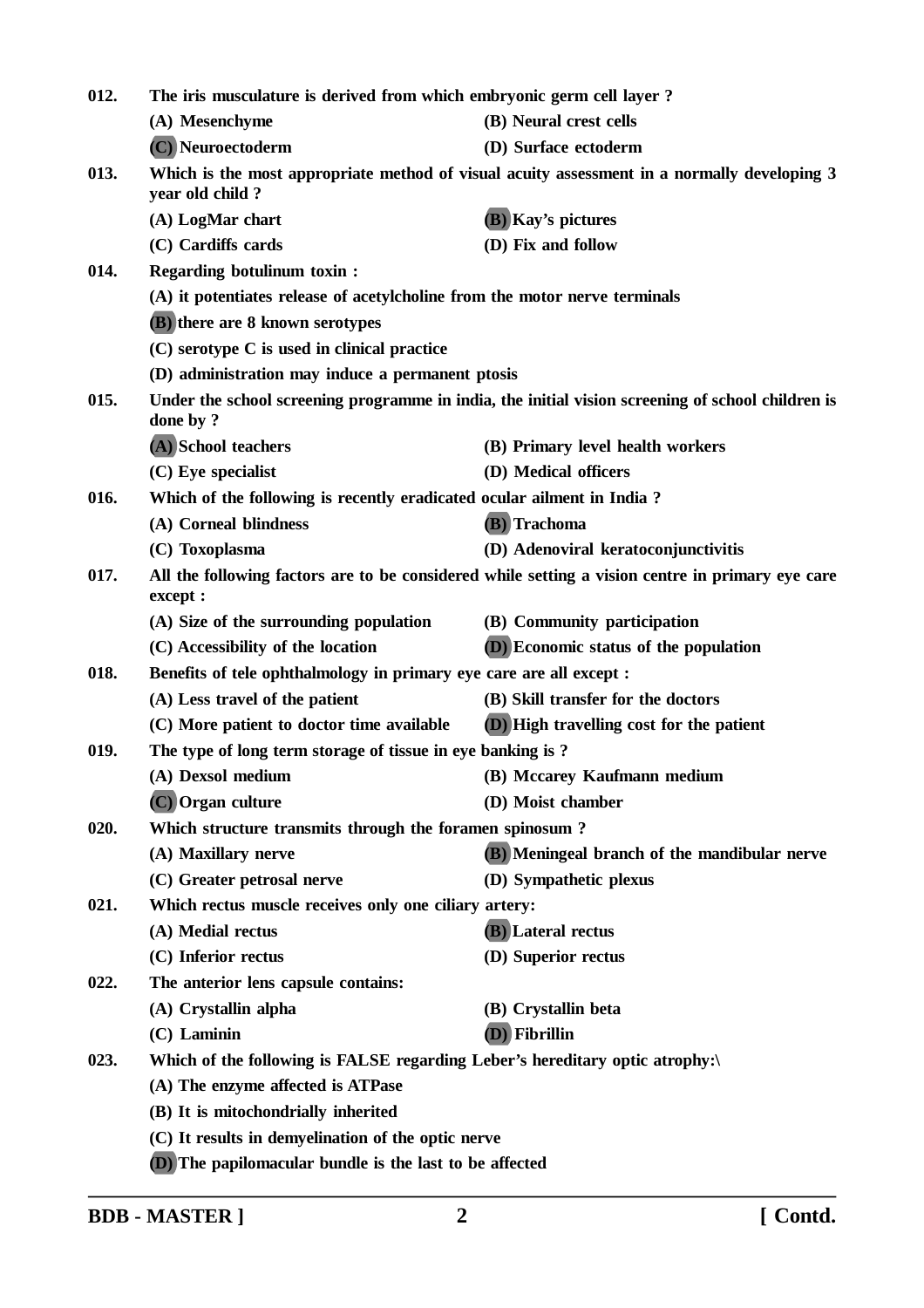| 024. | The long ciliary nerve arises from:                                             |                                                                                                    |
|------|---------------------------------------------------------------------------------|----------------------------------------------------------------------------------------------------|
|      | (A) The anterior ciliary nerve                                                  | (B) The optic nerve                                                                                |
|      | (C) The ciliary ganglion                                                        | (D) The nasociliary nerve                                                                          |
| 025. | Which structure forms part of the medial wall of the orbit:                     |                                                                                                    |
|      | (A) The frontal bone                                                            | (B) The maxillary bone                                                                             |
|      | (C) The zygomatic bone                                                          | (D) The greater wing of sphenoid                                                                   |
| 026. | Which of the following is a recognized side effect of acetazolamide:            |                                                                                                    |
|      | (A) Metabolic Alkalosis                                                         | <b>(B)</b> Renal Calculi                                                                           |
|      | (C) Hyperkalemia                                                                | (D) Hypernatremia                                                                                  |
| 027. | What colour excitation filter does a Flourescein angiography camera have:       |                                                                                                    |
|      | $(A)$ Green                                                                     | (B) Blue                                                                                           |
|      | $(C)$ Orange                                                                    | (D) Yellow                                                                                         |
| 028. | Differential diagnosis of leucocoria includes all EXCEPT :                      |                                                                                                    |
|      | (A) Persistent Hyperplastic Primary Vitreous (B) Coats disease                  |                                                                                                    |
|      | (C) Stargardt's disease                                                         | (D) Retinopathy of Prematurity                                                                     |
| 029. | All of the following drugs impair accommodation Except:                         |                                                                                                    |
|      | (A) Phenothiazine                                                               | (B) Topical Atropine                                                                               |
|      | (C) Topical pilocarpine                                                         | (D) Topical Cocaine                                                                                |
| 030. | The corneal epithelium obtains its oxygen from:                                 |                                                                                                    |
|      | $(A)$ The air                                                                   | (B) The aqueous                                                                                    |
|      | (C) The precorneal tear film                                                    | (D) The conjunctival                                                                               |
| 031. |                                                                                 | In A-scan biometry, a one diopter IOL power error could result from an axial length error of:      |
|      | $(A)$ 4 mm                                                                      | $(B)$ 0.4 mm                                                                                       |
|      | $(C)$ 8 mm                                                                      | (D) 1 mm                                                                                           |
| 032. | plexiform layer:                                                                | In a histological section of the retina, which layer occurs immediately above (inner to0 the outer |
|      | (A) Inner nuclear layer                                                         | (B) Inner plexiform layer                                                                          |
|      | (C) Outer nuclear layer                                                         | (D) Outer segment                                                                                  |
| 033. | Corneal endothelium has a density in middle aged adulthood of:                  |                                                                                                    |
|      | $(A)$ 2500 cells/mm2                                                            | (B) 6000/mm2                                                                                       |
|      | $(C)$ 1000/mm2                                                                  | (D) $4000/mm2$                                                                                     |
| 034. | Which nerve passes close to the petrous part of the temporal bone:              |                                                                                                    |
|      | $(A)$ V nerve                                                                   | (B) VI nerve                                                                                       |
|      | $(C)$ IV nerve                                                                  | (D) III nerve                                                                                      |
| 035. | What is the transposition of $+4.0$ DS/ $+1.50$ DC at 90 degrees :              |                                                                                                    |
|      | $(A) +4.00DS/-1.50DC$ at 180                                                    | $(B) +6.00DS/-1.50DC$ at 180                                                                       |
|      | $(C) + 5.50DS/ -1.50DC$ at 180                                                  | (D) -4.00DS/-1.50DC at 90                                                                          |
| 036. | The inferior oblique inserts on which quadrant of the globe:                    |                                                                                                    |
|      | (A) Anterolateral                                                               | (B) Posterolateral                                                                                 |
|      | (C) Posteromedial                                                               | (D) Anteromedial                                                                                   |
| 037. | Which of the following drugs is most likely to cause Stevens-Johnsons syndrome: |                                                                                                    |
|      | (A) Phenothiazines                                                              | (B) Amiodarone                                                                                     |
|      | (C) Sulphonamides                                                               | (D) Penicillin                                                                                     |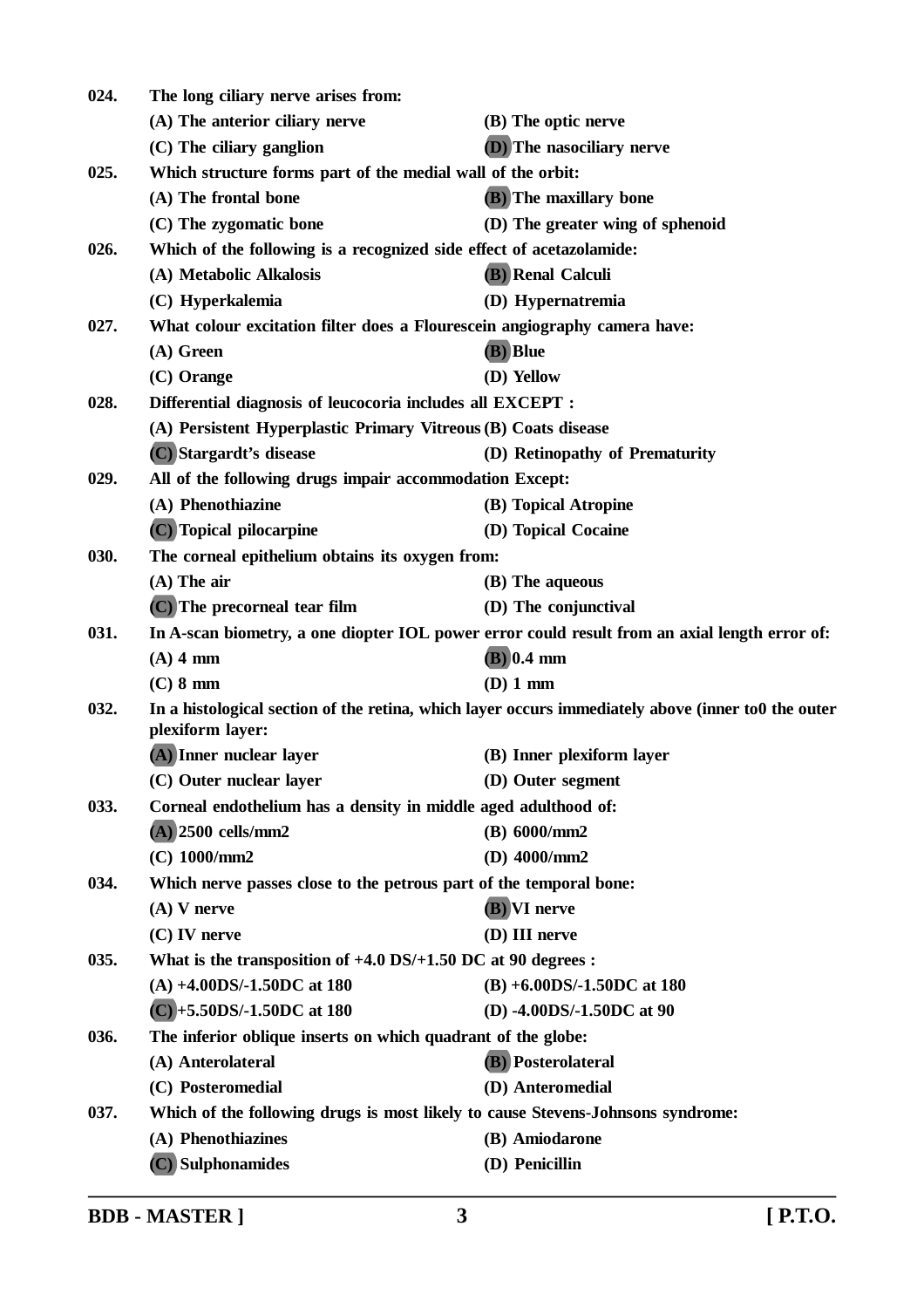| 038. | Which statement is true about cones:                                                 |                               |
|------|--------------------------------------------------------------------------------------|-------------------------------|
|      | (A) Blue cones are the least common of the three types of cones                      |                               |
|      | (B) They are found only in the macula                                                |                               |
|      | (C) All cones are coded by DNA found on the X-chromosome                             |                               |
|      | (D) Absence of red cones results in protanomaly                                      |                               |
| 039. | Gram negative rods include all EXCEPT:                                               |                               |
|      | (A) Proteus vulgaris                                                                 | (B) Haemophilus influenza     |
|      | (C) Streptociccus pneumoniae                                                         | (D) Pseudomonas aeruginosa    |
| 040. | All of the following are ocular features of Trisomy 21 except:                       |                               |
|      | (A) Keratoconus                                                                      | (B) Cataract                  |
|      | (C) Bruschfield aspots                                                               | (D) Hypermetropia             |
| 041. | <b>Cyclosporin:</b>                                                                  |                               |
|      | (A) Decreases the production of IL-2                                                 |                               |
|      | (B) Suppresses mainly the humoral immunity                                           |                               |
|      | (C) Is derived from the bacteria                                                     |                               |
|      | (D) Causes bone marrow suppression as its major adverse effect                       |                               |
| 042. | All of the following visual acuity tests use letters EXCEPT:                         |                               |
|      | (A) Sheridan-Gardiner                                                                | (B) Kay's                     |
|      | $(C)$ LogMAR                                                                         | (D) Snellen                   |
| 043. | The pH of the tears is:                                                              |                               |
|      | $(A)$ 6.5                                                                            | $(B)$ 8                       |
|      | $(C)$ 7                                                                              | $(D)$ 7.5                     |
| 044. | Dot hemorrhages are due to rupture of capillaries in which layer:                    |                               |
|      | (A) Bruch's membrane                                                                 | (B) The nerve fibre layer     |
|      | (C) The internal limiting membrane                                                   | (D) The outer plexiform layer |
| 045. | The most common site for ocular metastases is:                                       |                               |
|      | (A) The cornea                                                                       | (B) The retina                |
|      | (C) The choroid                                                                      | (D) The ciliary body          |
| 046. | Which is the only extraocular muscle not to originate at the orbital apex:           |                               |
|      | (A) The superior rectus                                                              | (B) The superior oblique      |
|      | (C) The inferior rectus                                                              | (D) The inferior oblique      |
| 047. | Which of the following metals can produce a pyogenic response if retained in tissue: |                               |
|      | $(A)$ Iron                                                                           | (B) Copper                    |
|      | (C) Magnesium                                                                        | (D) Zinc                      |
| 048. | What is the spherical equivalent of the toric lens of power $+2.00DS/+2.00DC$ :      |                               |
|      | $(A)$ 4.00DS                                                                         | $(B)$ 1.50DS                  |
|      | $(C)$ 3.00DS                                                                         | $(D)$ 2.00DS                  |
| 049. | Which stage of trachoma is characterized by fibrous replacement of inflamed tissue:  |                               |
|      | (A) Stage IV                                                                         | $(B)$ Stage I                 |
|      | (C) Stage III                                                                        | (D) Stage II                  |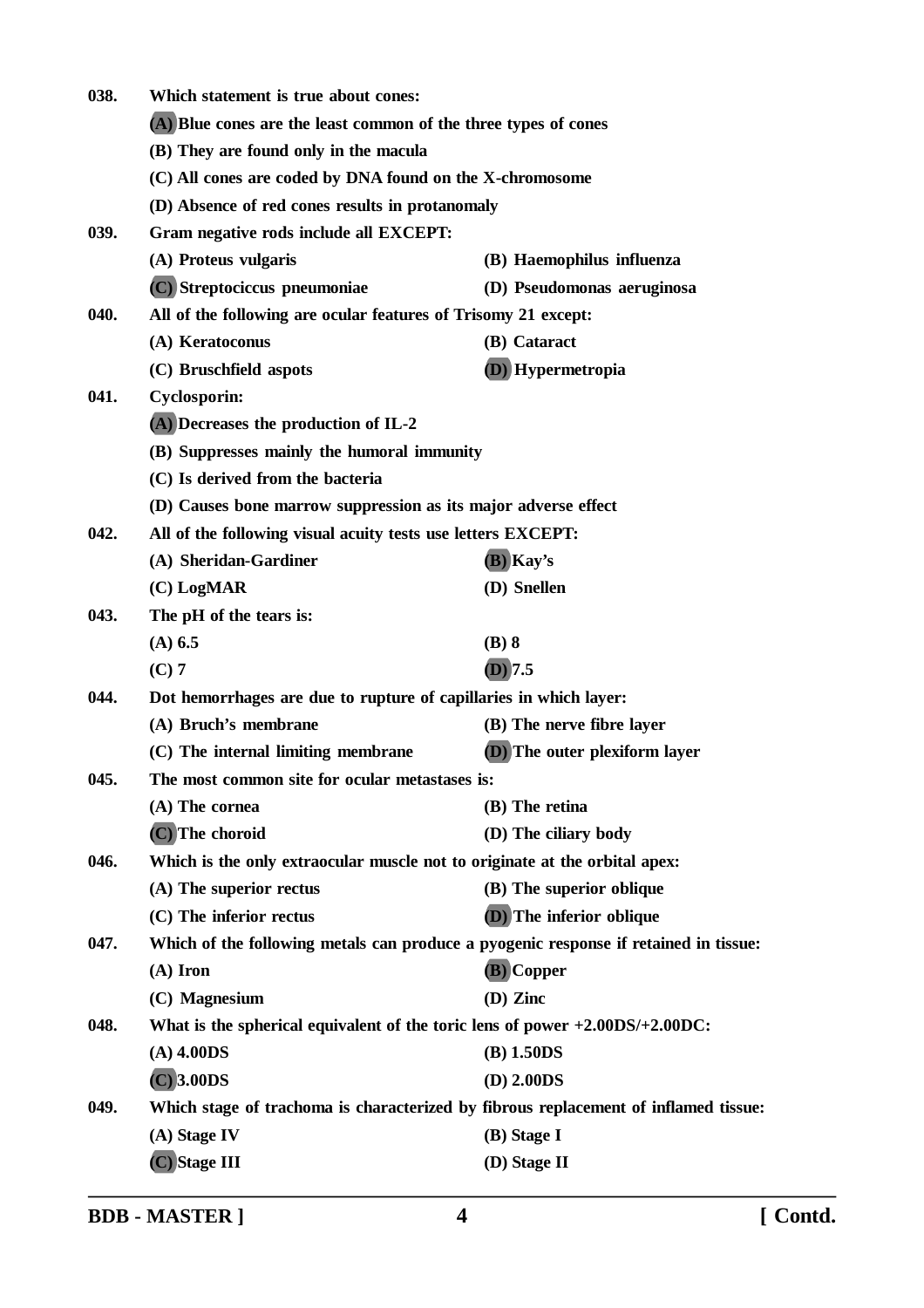| 050. | The following are true for prisms EXCEPT:<br>(A) They are used in the assessment of binocular function<br>(B) A combination of base-up and base-down prisms are used to measure vertical deviation |                                      |  |
|------|----------------------------------------------------------------------------------------------------------------------------------------------------------------------------------------------------|--------------------------------------|--|
|      |                                                                                                                                                                                                    |                                      |  |
|      |                                                                                                                                                                                                    |                                      |  |
|      | (C) They are an important part of of a Javal Schiotz keratometer                                                                                                                                   |                                      |  |
|      | (D) The power in prism diopters is half the apex angle in degrees                                                                                                                                  |                                      |  |
| 051. | Blunt ocular trauma with seperation of the ciliary muscle attachment is likely to cause:                                                                                                           |                                      |  |
|      | (A) Rubeotic glaucoma                                                                                                                                                                              | (B) Phacomorphic glaucoma            |  |
|      | (C) Phacolytic glaucoma                                                                                                                                                                            | <b>D</b> Chronic open angle glaucoma |  |
| 052. | If a father and a paternal grandfather of a boy with a congenital eye defect have the same<br>disease, what is the most likely mode of inheritance:                                                |                                      |  |
|      | (A) Autosomal dominant                                                                                                                                                                             | (B) Mitochondrial inheritance        |  |
|      | (C) X-liked recessive                                                                                                                                                                              | (D) Autosomal recessive              |  |
| 053. | Which extraocular muscle is inserted nearest to the cornea:                                                                                                                                        |                                      |  |
|      | (A) Lateral rectus                                                                                                                                                                                 | (B) Inferior rectus                  |  |
|      | (C) Superior rectus                                                                                                                                                                                | (D) Medial rectus                    |  |
| 054. | Hard exudates are found in which layer of the retina:                                                                                                                                              |                                      |  |
|      | (A) The inner plexiform layer                                                                                                                                                                      | <b>(B)</b> The outer plexiform layer |  |
|      | (C) Nerve fibre layer                                                                                                                                                                              | (D) Bruch's membrane                 |  |
| 055. | Maddox rod is composed of:                                                                                                                                                                         |                                      |  |
|      | (A) Concave cyclindrical lens                                                                                                                                                                      | (B) Concave spherical lens           |  |
|      | (C) Convex cylindrical lens                                                                                                                                                                        | (D) Convex spherical lens            |  |
| 056. | The following extraocular muscles are correctly paired as yolk muscles except :                                                                                                                    |                                      |  |
|      | (A) Right superior oblique and left inferior rectus<br>(B) Right medial rectus and left lateral rectus                                                                                             |                                      |  |
|      |                                                                                                                                                                                                    |                                      |  |
|      | (C) Right superior rectus and left inferior oblique                                                                                                                                                |                                      |  |
|      | (D) Right inferior rectus and left superior rectus                                                                                                                                                 |                                      |  |
| 057. | Atropine:                                                                                                                                                                                          |                                      |  |
|      | (A) Causes paralysis of iris dilator muscle                                                                                                                                                        |                                      |  |
|      | (B) Causes ciliary body contraction increases gastric emptying                                                                                                                                     |                                      |  |
|      | (C) Has a sedative effect                                                                                                                                                                          |                                      |  |
|      | (D) Increases sweating                                                                                                                                                                             |                                      |  |
| 058. | Zeil-Neilson is best used to visualise :                                                                                                                                                           |                                      |  |
|      | (A) Treponema pallidum                                                                                                                                                                             | (B) Mycobacterium tuberculosis       |  |
|      | (C) Acanthamoeba                                                                                                                                                                                   | (D) Haemophilus                      |  |
| 059. | The primary visual cortex is referred to as:                                                                                                                                                       |                                      |  |
|      | $(A)$ Area 18                                                                                                                                                                                      | $(B)$ Area 20                        |  |
|      | $(C)$ Area 19                                                                                                                                                                                      | $(D)$ Area 17                        |  |
| 060. | All of the following are useful stains for identifying fungi except:                                                                                                                               |                                      |  |
|      | (A) Gram stain                                                                                                                                                                                     | (B) Gomori Methenamine Silver        |  |
|      | (C) PAS (Periodic Acid Schiff)                                                                                                                                                                     | (D) Haemotoxyliin and Eosin          |  |
| 061. | The orbital wall which is most likely to be involved in blow-out fracture is:                                                                                                                      |                                      |  |
|      | (A) The lateral wall                                                                                                                                                                               | (B) The floor                        |  |
|      | (C) The roof                                                                                                                                                                                       | (D) The medial wall                  |  |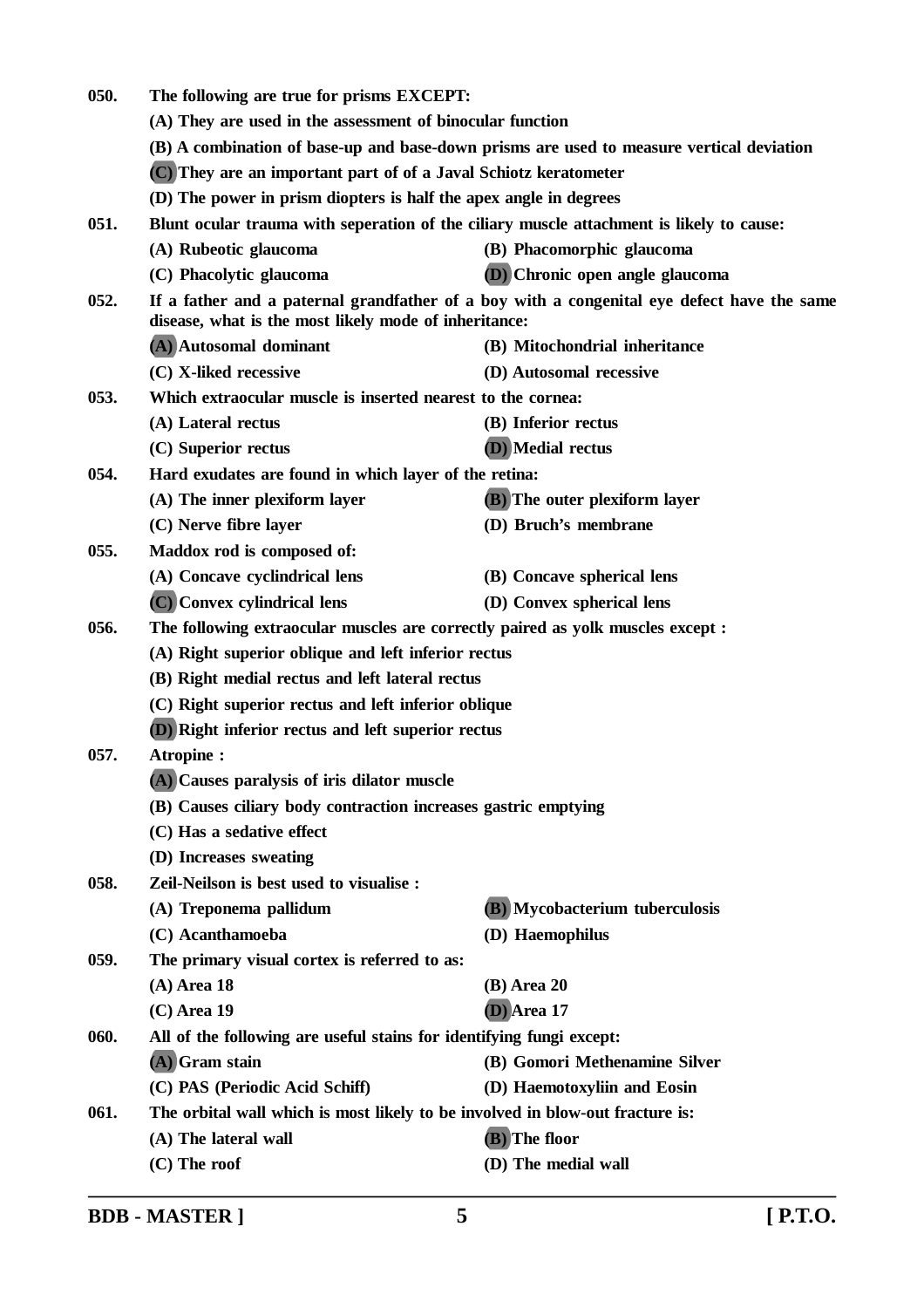| 062. | A 36 Dioptree convex lens used as a loupe will produce a magnification of: |                                                                                            |  |  |
|------|----------------------------------------------------------------------------|--------------------------------------------------------------------------------------------|--|--|
|      | $(A)$ 12x                                                                  | $(B)$ 3x                                                                                   |  |  |
|      | $(C)$ 6x                                                                   | $(D)$ 9x                                                                                   |  |  |
| 063. |                                                                            | Which of the following is FALSE regarding sympathetic ophthalmitis:                        |  |  |
|      | (A) It can lead to pthsis bulbi                                            |                                                                                            |  |  |
|      | (B) It can occur after traumatic injury to one eye                         |                                                                                            |  |  |
|      | (C) It is a bilateral granulomatous pan uveitis                            |                                                                                            |  |  |
|      | (D) Dalen-Fuchs nodules are not seen                                       |                                                                                            |  |  |
| 064. | Which is TRUE for contact lens:                                            |                                                                                            |  |  |
|      | (A) Flourescein should be used to check the fit of soft contact lenses     |                                                                                            |  |  |
|      | (B) Contact lenses can be used in the management of ptosis                 |                                                                                            |  |  |
|      |                                                                            | (C) Only preservative free ophthalmic medications should be used in hard lenses            |  |  |
|      | (D) Scleral contact lenses are not fenestrated                             |                                                                                            |  |  |
| 065. | Reius-Buckler dystrophy affects which layer of the cornea:                 |                                                                                            |  |  |
|      | (A) Descemet's membrane                                                    | (B) Corneal epithelium                                                                     |  |  |
|      | (C) Bowman's membrane                                                      | (D) Corneal endothelium                                                                    |  |  |
| 066. | The image formed by a prism:                                               |                                                                                            |  |  |
|      | (A) is always undeviated                                                   |                                                                                            |  |  |
|      | (B) is always deviated towards the apex                                    |                                                                                            |  |  |
|      |                                                                            | (C) is always deviated towards the base                                                    |  |  |
|      |                                                                            | (D) May deviate towards the apex or towards the base dependent on the angle of incidence   |  |  |
| 067. |                                                                            | A Jackson's cross-cylinder with axis markings of +0.50 and -0.50 is names a :              |  |  |
|      | $(A)$ -0.50D cross-cylinder                                                | (B) Plano cross cylinder                                                                   |  |  |
|      | $(C) + 1.00D$ cross-cylinder                                               | $(D) +0.50D$ cross-cylinder                                                                |  |  |
| 068. | The primary muscle responsible for lid closure is:                         |                                                                                            |  |  |
|      | (A) Muller's muscle                                                        | (B) The orbicularis oculi                                                                  |  |  |
|      | (C) The frontalis                                                          | (D) The corrugator supercilli                                                              |  |  |
| 069. |                                                                            | Six prism diopters of left esotropia are best corrected by:                                |  |  |
|      | (A) 3 diopters base-in left eye, 3 diopters base-in right eye              |                                                                                            |  |  |
|      | (B) 3 diopters base-out left eye, 3 diopters base-out right eye            |                                                                                            |  |  |
|      | (C) 6 diopters base-out left eye                                           |                                                                                            |  |  |
|      | (D) 3 diopters base-out left eye, 3 diopters base-in right eye             |                                                                                            |  |  |
| 070. | Which is FALSE about spectacle correction of aphakia:                      |                                                                                            |  |  |
|      | (A) The field of vision is decreased by a lenticular form lens             |                                                                                            |  |  |
|      | (B) The ring scotoma is due to high induced prism of lens periphery        |                                                                                            |  |  |
|      | (C) It minimises objects                                                   |                                                                                            |  |  |
|      |                                                                            | (D) Increasing the back vertex distance of an aphakic correction increases effective power |  |  |
| 071. | Raised intracranial pressure:                                              |                                                                                            |  |  |
|      | (A) Is associated with a decrease in blood pressure                        |                                                                                            |  |  |
|      | (B) Is associated with decrease in pulse rate                              |                                                                                            |  |  |
|      | (C) Is associated with an increase in the respiratory rate                 |                                                                                            |  |  |
|      |                                                                            |                                                                                            |  |  |

**(D) May be reduced by hyperventilation**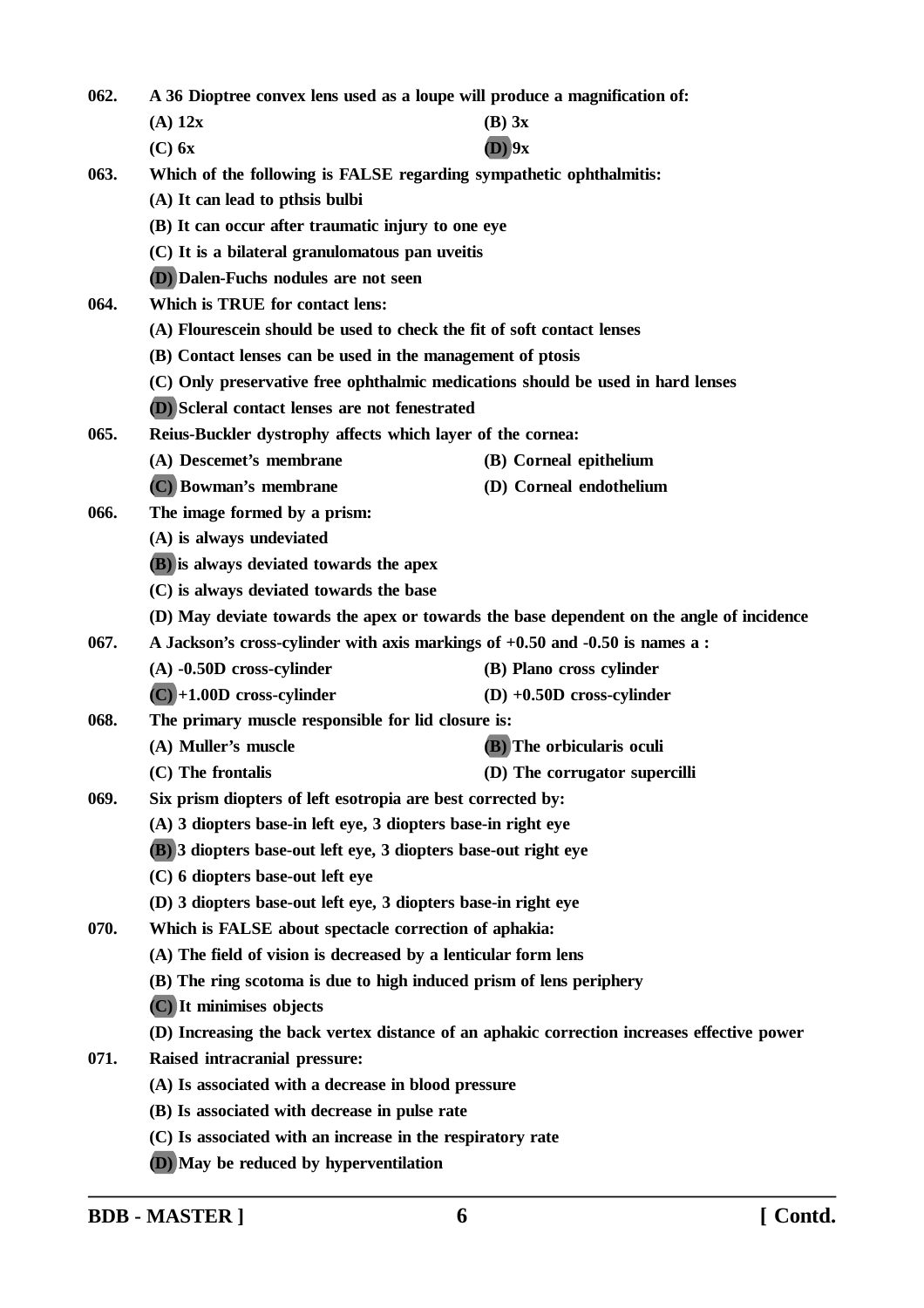| 072. | The central corneal thickness is                                                |                                     |  |
|------|---------------------------------------------------------------------------------|-------------------------------------|--|
|      | $(A)$ 400 microns                                                               | $(B)$ 450 microns                   |  |
|      | $(C)$ 640 microns                                                               | $(D)$ 540 microns                   |  |
| 73.  | All of the following cause granulomatous inflammation EXCEPT:                   |                                     |  |
|      | (A) Mycobacterium                                                               | (B) Bartonella                      |  |
|      | (C) Borrelia bergdorferi                                                        | (D) Treponema pallidum              |  |
| 074. | Chloroquine causes which ocular side effect:                                    |                                     |  |
|      | (A) Cataract                                                                    | <b>(B)</b> Retinal degeneration     |  |
|      | (C) Glaucoma                                                                    | (D) Optic neuritis                  |  |
| 075. | Which ocular condition is predisposed in a patient with Homocystinuria:         |                                     |  |
|      | (A) Macular degeneration                                                        | (B) Glaucoma                        |  |
|      | (C) Dislocation of lens                                                         | (D) Retinal Macroaneurysm           |  |
| 076. | Which cells of the retina are responsible for scotopic vision?                  |                                     |  |
|      | (A) bipolar cells                                                               | (B) rod cells                       |  |
|      | (C) ganglion cells                                                              | (D) cone cells                      |  |
| 077. | Ankyloblepharon is                                                              |                                     |  |
|      | (A) Adhesion of both lid margin                                                 |                                     |  |
|      | (B) Adhesion of palpebral conjunctiva and bulbar conjunctiva                    |                                     |  |
|      | (C) Double row of lashes                                                        |                                     |  |
|      | (D) None                                                                        |                                     |  |
| 078. | Which structure divides the lacrimal gland into two lobes?                      |                                     |  |
|      | (A) Orbicularis oculi                                                           | (B) Tarsus                          |  |
|      | (C) Whitnall ligament                                                           | (D) Levator aponeurosis             |  |
| 079. | Band-shaped keratopathy is due to                                               |                                     |  |
|      | (A) calcareous degeneration                                                     | (B) hyaline degeneration            |  |
|      | (C) fatty degeneration                                                          | (D) elastotic degeneration          |  |
| 080. | Munson's sign is seen in                                                        |                                     |  |
|      | (A) episcleritis                                                                | (B) chalcosis                       |  |
|      | (C) keratoconus                                                                 | (D) retinal detachment              |  |
| 081. | Fascicular ulcer is present in                                                  |                                     |  |
|      | (A) Mooren's ulcer                                                              | <b>(B)</b> neuroparalytic keratitis |  |
|      | (C) herpes zoster                                                               | (D) marginal ulcer                  |  |
| 082. | <b>Bullous keratopathy involves</b>                                             |                                     |  |
|      | (A) Descemet's membrane                                                         | (B) epithelium                      |  |
|      | $(C)$ endothelium                                                               | (D) Bowman's membrane               |  |
| 083. | Which of the following bacteria most commonly involves in acute dacryocystitis? |                                     |  |
|      | (A) Staphylococci                                                               | (B) Pneumococci                     |  |
|      | (C) Hemophilus Influenzae                                                       | (D) Pseudomonas aeruginosa          |  |
| 084. | Herbert's pits are seen on the                                                  |                                     |  |
|      | $(A)$ Lid margin                                                                | (B) Palpebral conjunctiva           |  |
|      | (C) Arlt's line                                                                 | (D) Limbus                          |  |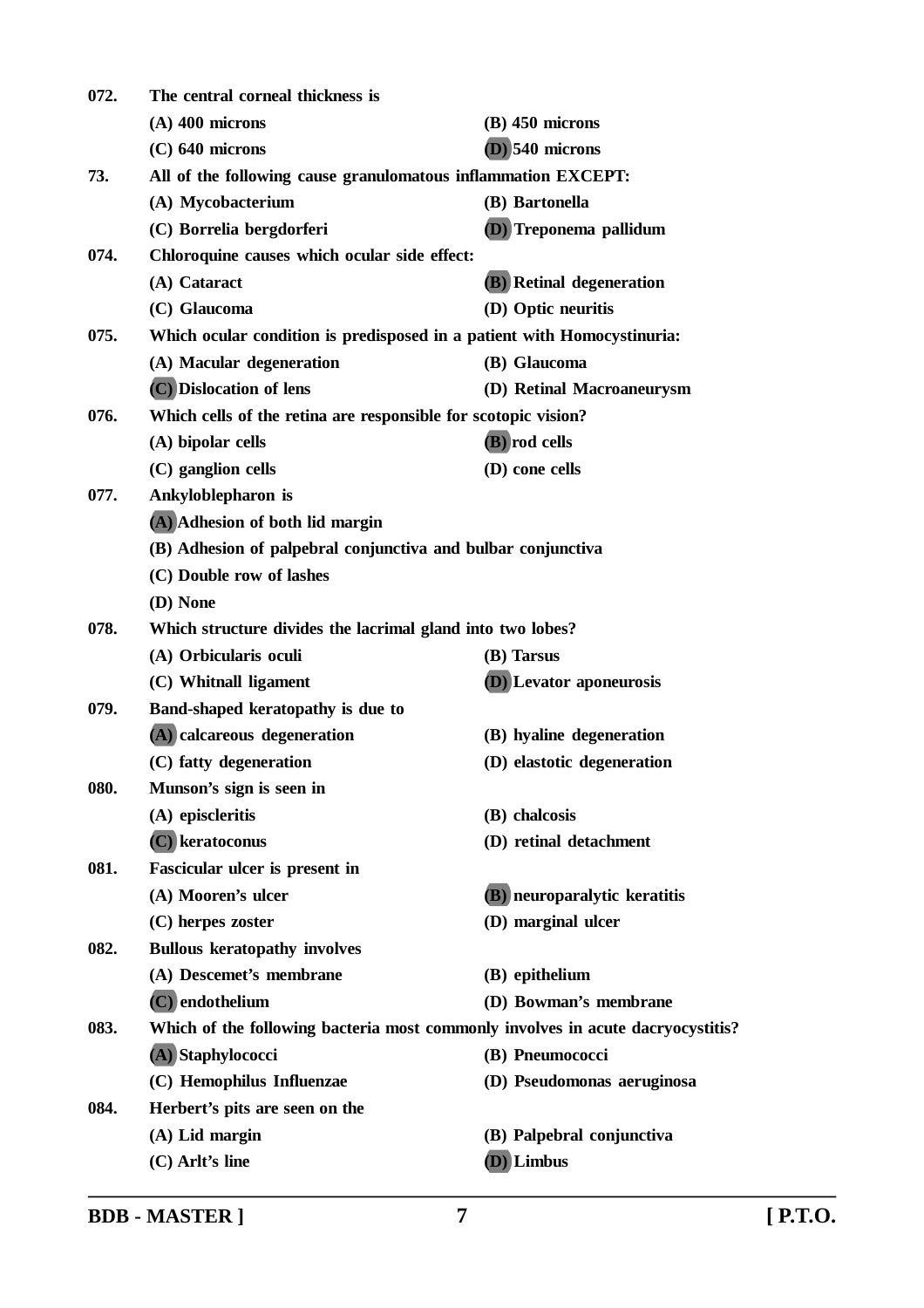| 085. | Organism causing ophthalmia neonatorum is                            |                                  |  |
|------|----------------------------------------------------------------------|----------------------------------|--|
|      | (A) Neisseria gonorrhoeae                                            | (B) Staphylococci                |  |
|      | (C) Streptococci                                                     | (D) Neisseria meningitides       |  |
| 086. | Bitot's spots are associated with                                    |                                  |  |
|      | (A) vitamin A deficiency                                             | (B) vitamin D deficiency         |  |
|      | (C) vitamin E deficiency                                             | (D) all of the above             |  |
| 087. | Phlyctenular conjunctivitis is due to                                |                                  |  |
|      | (A) pneumococcus                                                     | (B) pseudomonas pyocyanea        |  |
|      | (C) allergy to endogenous protein                                    | (D) allergy to exogenous protein |  |
| 088. | Pupil is pinpoint in                                                 |                                  |  |
|      | (A) optic atrophy                                                    | (B) absolute glaucoma            |  |
|      | (C) atropine                                                         | (D) iritis                       |  |
| 089. | Cogan's syndrome is associated with?                                 |                                  |  |
|      | (A) Keratitis                                                        | (B) Conjunctivitis               |  |
|      | $(C)$ Iritis                                                         | (D) Myopia                       |  |
| 090. | Which of the following is seen in Lowe's syndrome?                   |                                  |  |
|      | (A) Glaucoma                                                         | (B) Choroiditis                  |  |
|      | (C) Secondary cataract                                               | (D) Myopia                       |  |
| 091. | Paralysis of which cranial nerve cause neuroparalytic keratitis      |                                  |  |
|      | $(A)$ 3rd                                                            | $(B)$ 4th                        |  |
|      | $(C)$ 5th                                                            | $(D)$ 6th                        |  |
| 092. | Hypopyon is seen in                                                  |                                  |  |
|      | (A) Bacterial Corneal ulcer                                          | (B) Fungal Corneal ulcer         |  |
|      | (C) Viral Corneal ulcer                                              | $(D)$ Boath $(A)$ and $(B)$      |  |
| 093. | Anterior uveitis include all except                                  |                                  |  |
|      | $(A)$ Iritis                                                         | (B) Iridocyclitis                |  |
|      | (C) Anterior cyclitis                                                | (D) Pars planitis                |  |
| 094. | Iridis circulus major is situated at                                 |                                  |  |
|      | $(A)$ Pupil                                                          | (B) Ciliary body                 |  |
|      | (C) Root of iris                                                     | (D) Collarette                   |  |
| 095. | Corneal nerves are not enlarged in                                   |                                  |  |
|      | (A) Keratoconus                                                      | (B) Leprosy                      |  |
|      | (C) Herpes simplex keratitis                                         | (D) Neurofibromatosis            |  |
| 096. | Common causitive organism of Acute serpiginous ulcer (Ulcus serpens) |                                  |  |
|      | (A) Staphylococcus                                                   | (B) Enterococcus                 |  |
|      | (C) Gonococcus                                                       | (D) Pneumococci                  |  |
| 097. | Most common congenital or developmental cataract                     |                                  |  |
|      | $(A)$ Lamellar                                                       | (B) Blue Dot                     |  |
|      | (C) Total nuclear                                                    | (D) Rubella cataract             |  |
| 098. | Refractive error associated with Nuclear cataract                    |                                  |  |
|      | (A) Hypermetropia                                                    | (B) Myopia                       |  |
|      | (C) Astigmatism                                                      | (D) Presbyopia                   |  |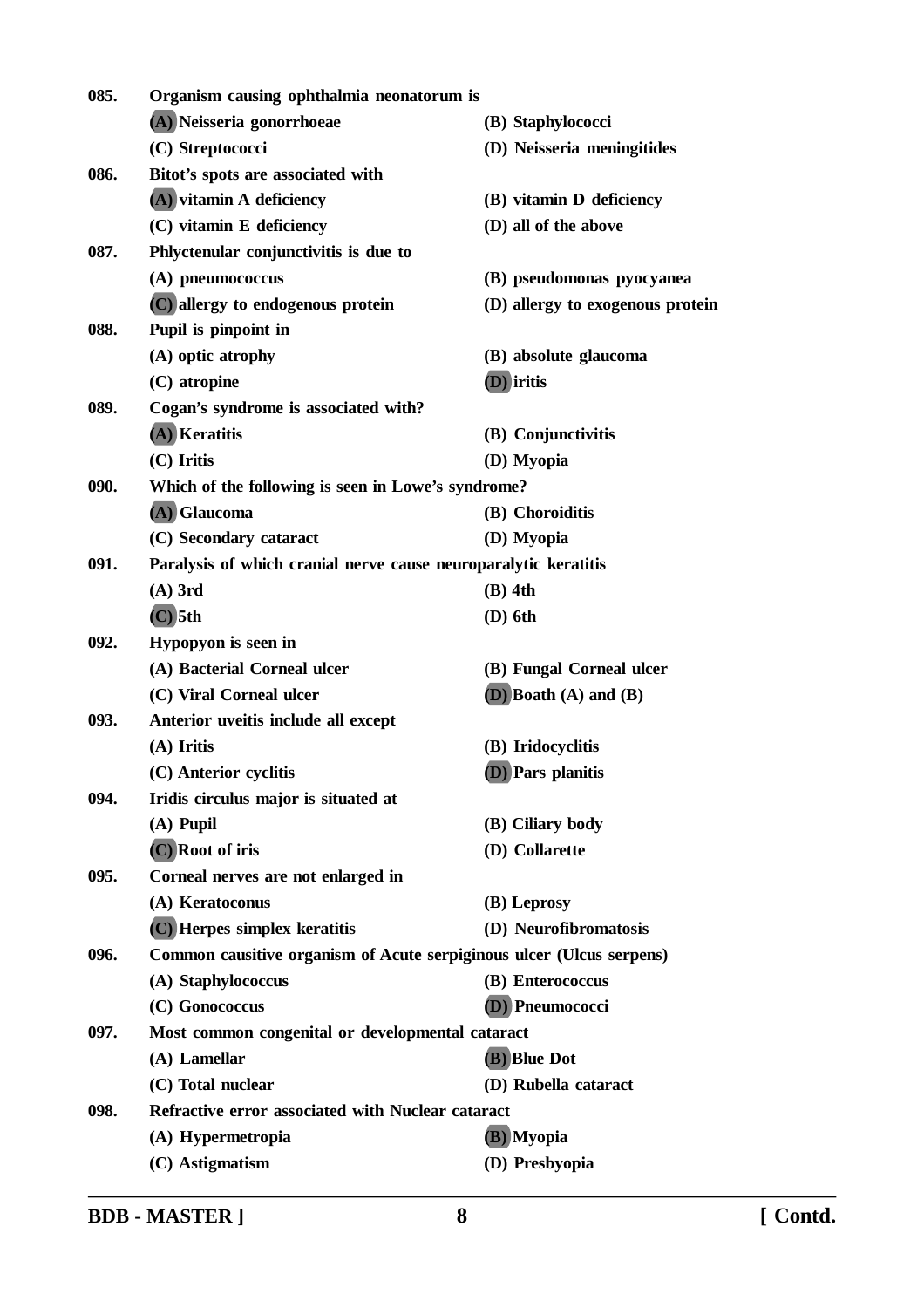| 099. | In old age "second sight phenomenon" occur due to           |                                      |
|------|-------------------------------------------------------------|--------------------------------------|
|      | (A) Cataract surgery                                        | (B) Presbyopia                       |
|      | (C) Cortical cataract                                       | (D) Nuclear cataract                 |
| 100. | Sunset syndrome is due to                                   |                                      |
|      | (A) Night blindness                                         | (B) Immature cataract                |
|      | (C) Subluxated cataractous lens                             | <b>D</b> Subluxated IOLlear cataract |
| 101. | Chlorpromazine-induced cataract is                          |                                      |
|      | (A) Anterior polar                                          | (B) Posterior polar                  |
|      | (C) Anterior subcapsular                                    | (D) Posterior subcapsular            |
| 102. | Phacotopic glaucoma occur due to                            |                                      |
|      | (A) Swollen cataractous lens                                |                                      |
|      | (B) Leakage of lens protein                                 |                                      |
|      | (C) Subluxated or dislocated hypermature lens               |                                      |
|      | (D) Rupture of posterior capsule in ECCE                    |                                      |
| 103. | After cataract will not occur in                            |                                      |
|      | $(A)$ ICCE                                                  | $(B)$ ECCE                           |
|      | $(C)$ SICS                                                  | (D) MICS                             |
| 104. | Rosette-shaped cataract is a feature of                     |                                      |
|      | (A) traumatic cataract                                      | (B) diabetic cataract                |
|      | (C) coronary cataract                                       | (D) complicated cataract             |
| 105. | Fincham's test differentiates cataract from:                |                                      |
|      | (A) retinal detachment                                      | (B) uveitis                          |
|      | $(C)$ glaucoma                                              | (D) diabetic retinopathy             |
| 106. | Radiation Cataract may occur due to exposure to             |                                      |
|      | (A) Infrared                                                | $(B)$ X ray                          |
|      | (C) Ultraviolet                                             | (D) All of the above                 |
| 107. | Oil drop cataract is seen in                                |                                      |
|      | (A) Hunters syndrome                                        | (B) Galactosemia                     |
|      | (C) Steroid therapy                                         | (D) Rubella                          |
| 108. | Vossius ring is seen on                                     |                                      |
|      | (A) Anterior capsule                                        | (B) Posterior capsule                |
|      | (C) Nucleus                                                 | (D) Cortex                           |
| 109. | Phakolytic glaucoma is best treated by:                     |                                      |
|      | (A) Peripheral iridectomy                                   | <b>(B)</b> Cataract extraction       |
|      | (C) Trabeculectomy                                          | (D) Miotics and Beta blockers        |
| 110. | The Mydriasis Provocative Test is a test for which glaucoma |                                      |
|      | $(A)$ POAG                                                  | (B) PACG                             |
|      | (C) NTG                                                     | (D) All of the above                 |
| 111. | <b>Beta Blockers lower IOP mainly by</b>                    |                                      |
|      | (A) Decreased aquous production                             | (B) Increased aquous drainage        |
|      | (C) Lower episcleral venous peressure                       | (D) All of the above                 |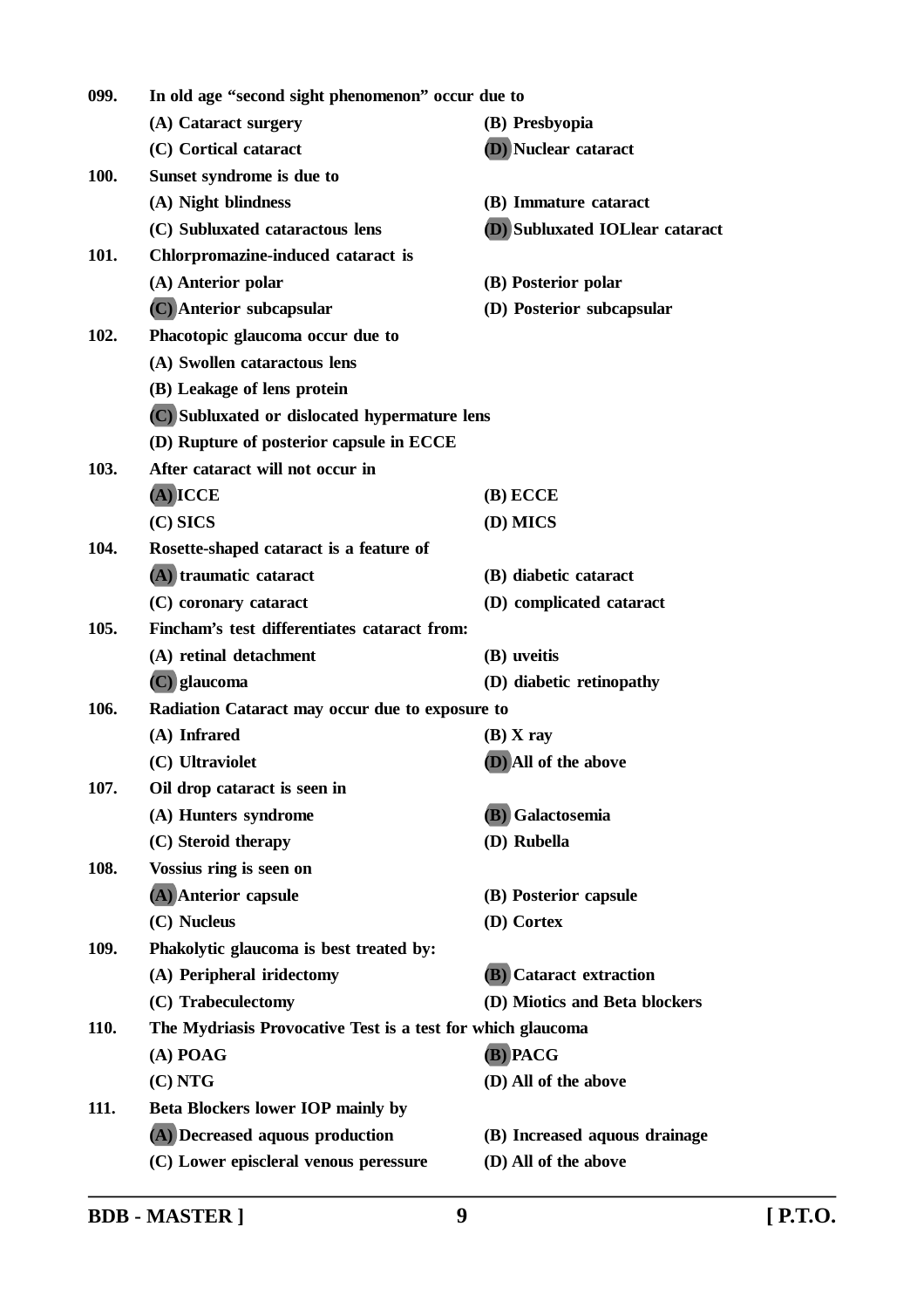| 112. | Rapid change in presbyopic correction is a classical feature of          |                                     |  |
|------|--------------------------------------------------------------------------|-------------------------------------|--|
|      | (A) Retinal detachment                                                   | (B) open angle glaucoma             |  |
|      | (C) closed angle glaucoma                                                | (D) Senile Cataract                 |  |
| 113. | Increased ocular pressure in Buphthalmos causes all the following EXCEPT |                                     |  |
|      | (A) streching of sclera                                                  | (B) corneal vascularisation         |  |
|      | (C) corneal curvature promisence                                         | (D) Rupture of Descemet's memebrane |  |
| 114. | POAG field changes may include all the following except:                 |                                     |  |
|      | (A) Arcuate scotoma                                                      | (B) Hemianopia                      |  |
|      | (C) Enlarged blind spot                                                  | (D) Tubular vision                  |  |
| 115. | In acute angle closure glaucoma the pupil is:                            |                                     |  |
|      | (A) Rounded, irreactive and dilated                                      | (B) Pin point constricted           |  |
|      | (C) Oval, vertically dilated                                             | (D) Normal sized, reactive          |  |
| 116. | Iatrogenic glaucoma occur due to                                         |                                     |  |
|      | (A) Angle recession                                                      | (B) IOL dislocation                 |  |
|      | (C) Steroid use                                                          | (D) Aphakia                         |  |
| 117. | Bayoneting of blood vessels is a sign of                                 |                                     |  |
|      | (A) Diabetic retinopathy                                                 | (B) ARMD                            |  |
|      | (C) Glaucoma                                                             | (D) Retinal detachment              |  |
| 118. | Retinal layer which is close to vitreous body                            |                                     |  |
|      | (A) Pigment epithelium                                                   | (B) External limiting membrane      |  |
|      | (C) Internal limiting membrane                                           | (D) Nerve fibres layer              |  |
| 119. | In retinal detachment, fluid accumulate between                          |                                     |  |
|      | (A) Retina and choroid                                                   |                                     |  |
|      | <b>(B)</b> Pigment epithelium and rest of retina                         |                                     |  |
|      | (C) Internal limiting membrane and rest of retina                        |                                     |  |
|      | (D) Outer nuclear layer and inner nuclear layer                          |                                     |  |
| 120. | Retina is thickest at                                                    |                                     |  |
|      | (A) Ora serrate                                                          | (B) Equatorial region               |  |
|      | (C) Peripapillary region                                                 | (D) Macular region                  |  |
| 121. | Most common cause of CRAO                                                |                                     |  |
|      | $(A)$ Embolism                                                           | (B) Angiospasm                      |  |
|      | (C) Retinal arteritis                                                    | (D) Raised IOP                      |  |
| 122. | Cherry red spot is seen in                                               |                                     |  |
|      | $(A)$ CRAO                                                               | (B) CRVO                            |  |
|      | $(C)$ BRVO                                                               | (D) Diabetic retinopathy            |  |
| 123. | Neo vascular glaucoma is a complication of                               |                                     |  |
|      | (A) Diabetic retinopathy                                                 | (B) Eales' disease                  |  |
|      | (C) CRVO                                                                 | (D) All of the above                |  |
| 124. | In cystoid macular oedema, fluid accumulate in                           |                                     |  |
|      | (A) Outer nuclear layer                                                  | (B) Outer plexiform layer           |  |
|      | (C) Ganglion cell layer                                                  | (D) Nerve fibre layer               |  |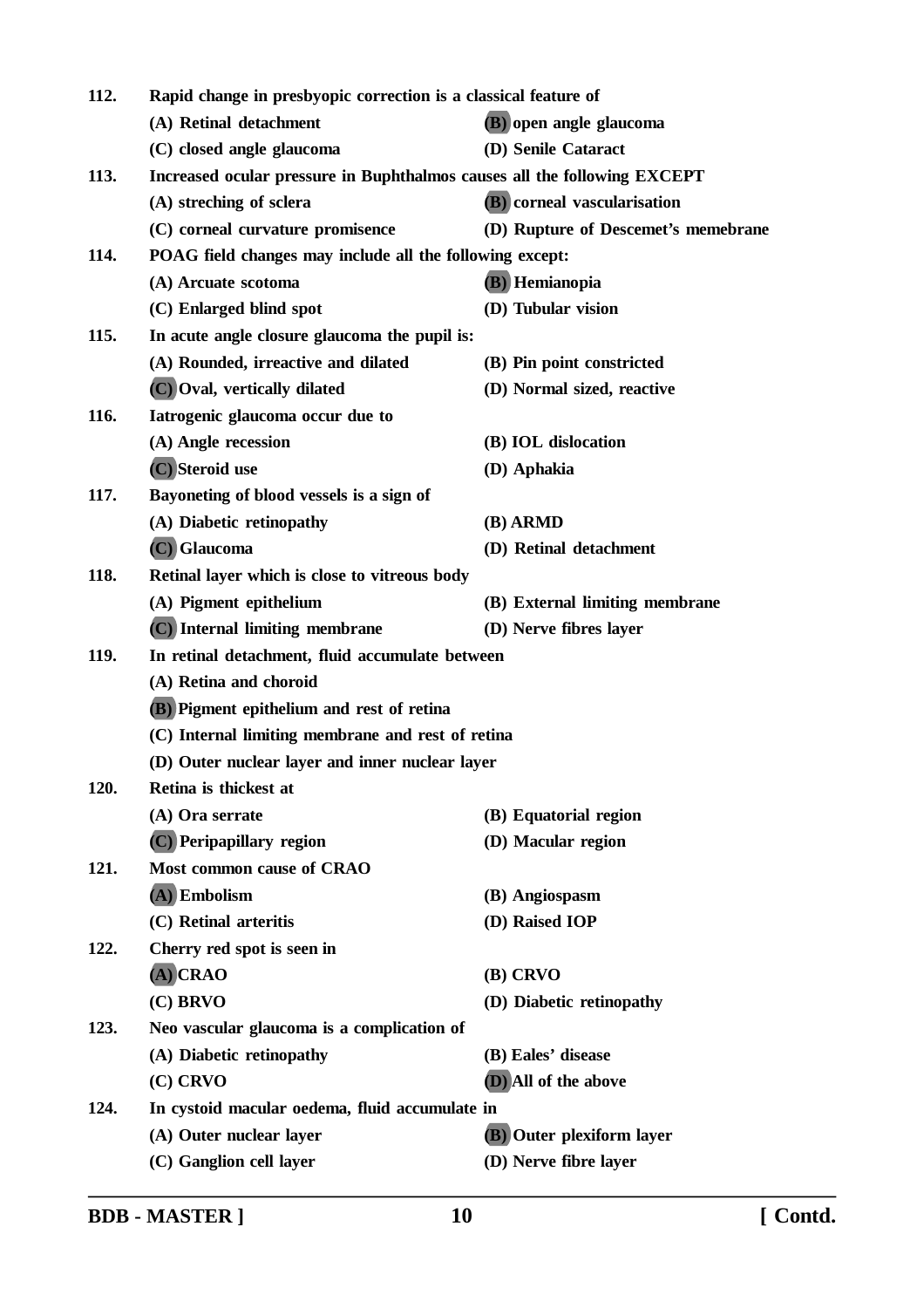| 125.<br>Earliest and most pathogenic sign appear in diabetic retinopathy is |                                                                              |                                    |
|-----------------------------------------------------------------------------|------------------------------------------------------------------------------|------------------------------------|
|                                                                             | (A) Hard exudates                                                            | (B) Soft exudates                  |
|                                                                             | (C) Microaneurysm                                                            | (D) Dot hemorrhages                |
| 126.                                                                        | In DR screening in type1 DM patient, first fundus examination should be done |                                    |
|                                                                             | $(A)$ At the time of diagnosis                                               | (B) After 2 months                 |
|                                                                             | (C) After 1 year                                                             | $(D)$ After 5 years                |
| 127.                                                                        | FFA sign seen in Central serous chorioretinopathy                            |                                    |
|                                                                             | (A) Ink blot pattern                                                         | (B) Smoke stack pattern            |
|                                                                             | (C) Flower petal appearance                                                  | $(D)$ Both $(A)$ and $(B)$         |
| 128.                                                                        | In FFA, usually the dye is injected into                                     |                                    |
|                                                                             | (A) Popliteal vein                                                           | <b>(B)</b> Anticubital vein        |
|                                                                             | (C) Subclavian vein                                                          | (D) Femoral vein                   |
| 129.                                                                        | <b>Average Arm-to-Retina circulation time</b>                                |                                    |
|                                                                             | $(A)$ 5-9 sec                                                                | $(B)$ 10-15 sec                    |
|                                                                             | $(C)$ 5-8 min                                                                | (D) $10-15$ min                    |
| 130.                                                                        | When parasympatholytic drug applied on eye, pupil will                       |                                    |
|                                                                             | (A) Dilate                                                                   | (B) Constrict                      |
|                                                                             | (C) Remains same                                                             | (D) None of the above              |
| 131.                                                                        | In Horner's syndrome pupils are                                              |                                    |
|                                                                             | (A) Dilated                                                                  | (B) Constricted                    |
|                                                                             | (C) Semi dilated                                                             | (D) No change                      |
| 132.                                                                        | Optic nerve axon emerges from:                                               |                                    |
|                                                                             | (A) Ganglion cells                                                           | (B) Rods and cones                 |
|                                                                             | (C) Amacrine cells                                                           | (D) Inner nuclear layer            |
| 133.                                                                        | Homonymous hemianopia is the result of a lesion in:                          |                                    |
|                                                                             | (A) Optic chiasma                                                            | (B) Retina                         |
|                                                                             | (C) Optic tract                                                              | (D) Optic nerve                    |
| 134.                                                                        | At optic disc                                                                |                                    |
|                                                                             | (A) Only rod cells are present                                               | (B) Only cone cells are present    |
|                                                                             | (C) Both rods and cones are present                                          | (D) Both rods and cones are absent |
| 135.                                                                        | Bitemporal hemianopia is seen with                                           |                                    |
|                                                                             | (A) aneurysm of circle of Willis                                             | (B) temporal SOL                   |
|                                                                             | (C) frontal SOL                                                              | (D) retinoblastoma                 |
| 136.                                                                        | The retinoblastoma can present itself as                                     |                                    |
|                                                                             | (A) amaurotic cat's eye                                                      | (B) hypopyon with esotropia        |
|                                                                             | (C) enlargement of the globe                                                 | (D) all of the above               |
| 137.                                                                        | Retinal detachment may be associated with refractive error                   |                                    |
|                                                                             | (A) High Hypermetropia                                                       | (B) High myopia                    |
|                                                                             | (C) Astigmatism                                                              | (D) None of the above              |
| 138.                                                                        | Lesions in optic chiasma is mostly due to                                    |                                    |
|                                                                             | (A) Bony erosion                                                             | <b>(B)</b> Pituitary gland tumours |
|                                                                             | (C) Craniopharyngioma                                                        | (D) Trauma                         |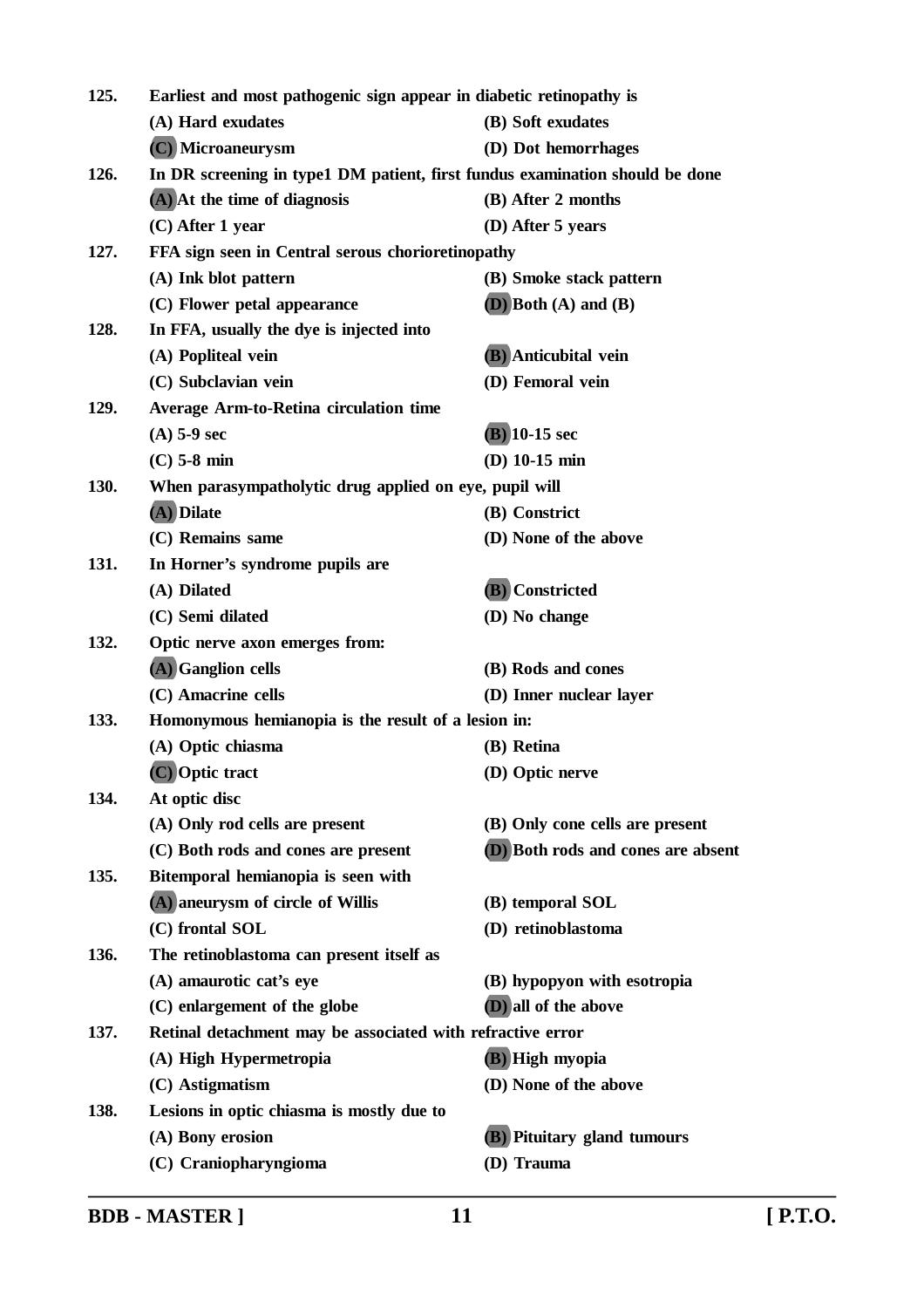| 139. | A patient of old standing diabetes mellitus noticed sudden muscae volitanes. On examination,<br>the red reflex was dim, with no details of fundus could be seen. He might have: |                                        |
|------|---------------------------------------------------------------------------------------------------------------------------------------------------------------------------------|----------------------------------------|
|      | (A) Non proliferative diabetic retinopathy                                                                                                                                      | (B) Cystoid macular edema              |
|      | (C) Vitreous hemorrhage                                                                                                                                                         | (D) Central retinal vein occlusion     |
| 140. | Occlusion of the lower nasal branch of the central retinal artery results in one of the following<br>field defects:                                                             |                                        |
|      | (A) Lower nasal sector field defect                                                                                                                                             | (B) Upper nasal sector field defect    |
|      | (C) Upper temporal field defect                                                                                                                                                 | (D) Lower temporal sector field defect |
| 141. | Retro-bulbar optic neuritis is characterized by:                                                                                                                                |                                        |
|      | (A) Marked swelling of the optic disc                                                                                                                                           |                                        |
|      | (B) Impaired direct light reflex in the affected eye                                                                                                                            |                                        |
|      | (C) Impaired consensual light reflex in the affected eye<br>(D) Normal visual acuity                                                                                            |                                        |
|      |                                                                                                                                                                                 |                                        |
| 142. | Which is not found in papilloedema?                                                                                                                                             |                                        |
|      | (A) Blurred vision                                                                                                                                                              | (B) Blurred margins of disc            |
|      | (C) Cupping of disc                                                                                                                                                             | (D) Retinal edema                      |
| 143. | D-shaped pupil occurs in:                                                                                                                                                       |                                        |
|      | (A) Iridocyclitis                                                                                                                                                               | (B) Iridodenesis                       |
|      | (C) Cyclodialsis                                                                                                                                                                | (D) Iridodialysis                      |
| 144. | The best treatment for amblyopia is:                                                                                                                                            |                                        |
|      | (A) Orthoptic exercises                                                                                                                                                         | (B) Occlusion                          |
|      | (C) Surgery                                                                                                                                                                     | (D) Best treat after age 10 years      |
| 145. | The preferred treatement for subfoveal CSR leak are all except                                                                                                                  |                                        |
|      | $(A)$ PDT                                                                                                                                                                       | (B) Argon Laser                        |
|      | (C) Yellow laser                                                                                                                                                                | (D) Aldosterone antagonists            |
| 146. | The narrowest gauge of instruments available for pars plana Vitrectomy is                                                                                                       |                                        |
|      | $(A)$ 21 G                                                                                                                                                                      | $(B)$ 25 G                             |
|      | $(C)$ 27 G                                                                                                                                                                      | $(D)$ 23 G                             |
| 147. | Esophoria is a type of                                                                                                                                                          |                                        |
|      | (A) Apparant squint                                                                                                                                                             | (B) Latent squint                      |
|      | (C) Manifest squint                                                                                                                                                             | (D) Paralytic squint                   |
| 148. | Grade 2 binocular single vision stands for                                                                                                                                      |                                        |
|      | (A) Abnormal Retinal correspondence                                                                                                                                             |                                        |
|      | (B) Simultaneous macular perception (grade 1)                                                                                                                                   |                                        |
|      | (C) Steriopsis (grade 3)                                                                                                                                                        |                                        |
|      | (D) Fusion                                                                                                                                                                      |                                        |
| 149. | There are <u>equal</u> cardinal positions of gaze                                                                                                                               |                                        |
|      | $(A)$ 9                                                                                                                                                                         | (B) 6                                  |
|      | $(C)$ 4                                                                                                                                                                         | $(D)$ 8                                |
| 150. | In Worth's four dot test the patient has diplopia if he sees                                                                                                                    |                                        |
|      | (A) only two red lights                                                                                                                                                         | (B) only two green lights              |
|      | (C) green and red lights alternately                                                                                                                                            | (D) two red and three green lights     |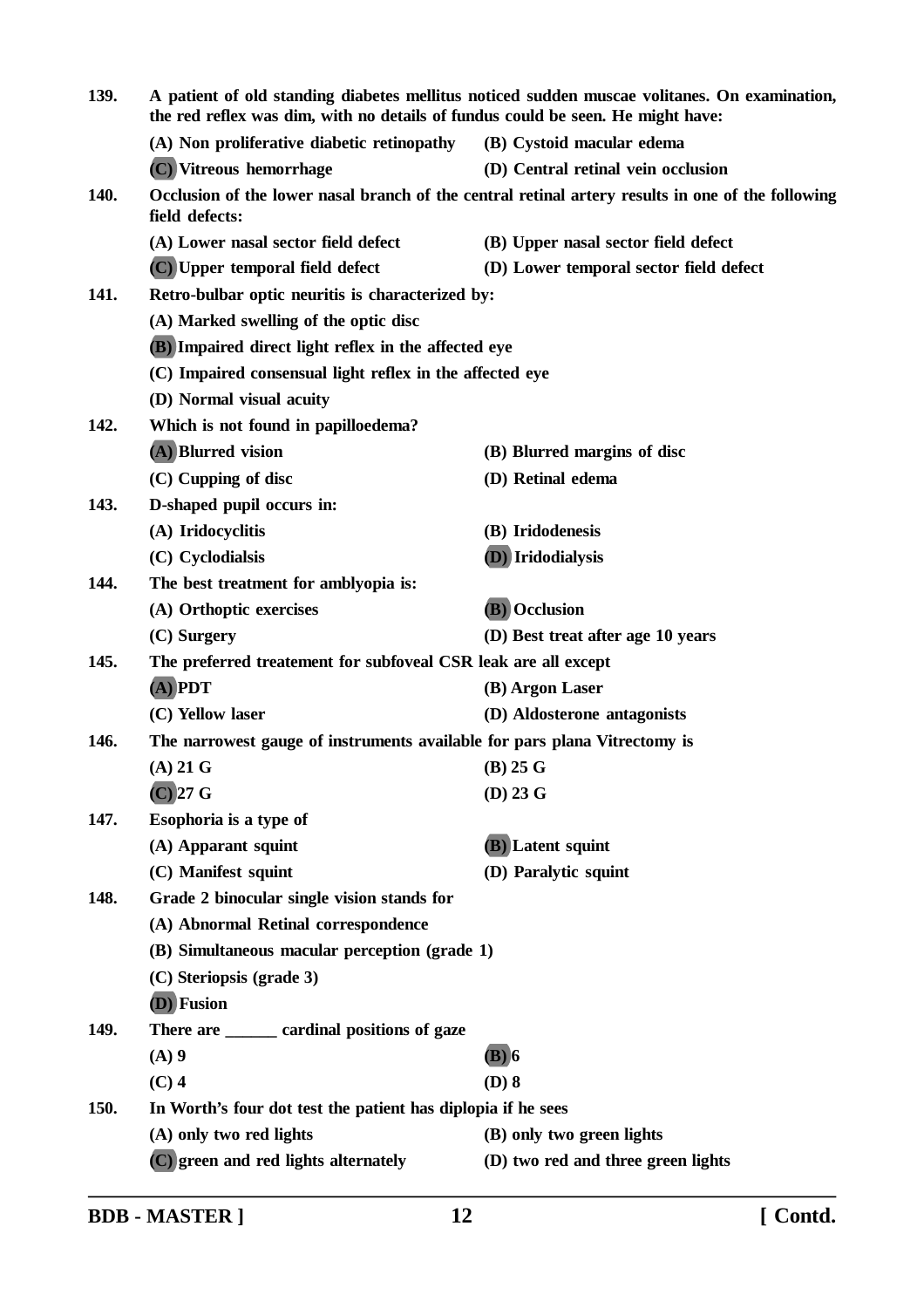| 151. | Hess screen is a record of                                                                    |                                    |  |
|------|-----------------------------------------------------------------------------------------------|------------------------------------|--|
|      | (A) primary and secondary deviation                                                           | (B) heterophoria                   |  |
|      | $(C)$ fusion                                                                                  | (D) retinal correspondence         |  |
| 152. | Nerve supply of lateral rectus muscle                                                         |                                    |  |
|      | $(A)$ 3rd                                                                                     | $(B)$ 4th                          |  |
|      | $(C)$ 6th                                                                                     | $(D)$ 7th                          |  |
| 153. | Exophoria is common in                                                                        |                                    |  |
|      | $(A)$ myopia                                                                                  | (B) hypermetropia                  |  |
|      | (C) Presbyopia                                                                                | (D) Astigmatism                    |  |
| 154. | In paralytic squint                                                                           |                                    |  |
|      | $(A)$ primary deviation $>$ secondary deviation                                               |                                    |  |
|      | <b>(B)</b> primary deviation < secondary deviation                                            |                                    |  |
|      | $(C)$ primary deviation = secondary deviation                                                 |                                    |  |
|      | (D) none of the above                                                                         |                                    |  |
| 155. | Which of the following rectus muscle insets closest to the limbus                             |                                    |  |
|      | (A) Superior rectus                                                                           | (B) Inferior rectus                |  |
|      | (C) Medial rectus                                                                             | (D) Lateral rectus                 |  |
| 156. | The types of classification of carotid – cavernous fistulae include all the following except: |                                    |  |
|      | (A) Aetiological                                                                              | (B) Hemodynamics                   |  |
|      | (C) Pathological                                                                              | (D) Anatomical                     |  |
| 157. | Dark room test is a provocative test for                                                      |                                    |  |
|      | $(A)$ POAG                                                                                    | (B) PACG                           |  |
|      | (C) NTG                                                                                       | (D) None of the above              |  |
| 158. | Mydriatics are contraindicated if the anterior chamber is                                     |                                    |  |
|      | $(A)$ Deep                                                                                    | (B) Shallow                        |  |
|      | (C) Normal                                                                                    | (D) Irregular                      |  |
| 159. | Treatment of choice for the other eye in primary narrow angle glaucoma is                     |                                    |  |
|      | (A) Trabeculectomy                                                                            | (B) Laser iridotomy                |  |
|      | (C) Laser trabeculoplasty                                                                     | (D) Iridectomy                     |  |
| 160. | 100 days glaucoma is seen in:                                                                 |                                    |  |
|      | (A) Central retinal artery occlusion                                                          | (B) Central retinal vein occlusion |  |
|      | (C) Neovascular glaucoma                                                                      | (D) Steroid induced glaucoma       |  |
| 161. | In early glaucomatous cupping, disc is:                                                       |                                    |  |
|      | (A) Round                                                                                     | <b>(B)</b> Oval vertically         |  |
|      | (C) Oval horizontally                                                                         | (D) Pinpoint                       |  |
| 162. | The eyes susceptible to angle closure glaucoma are:                                           |                                    |  |
|      | (A) Hypermetropic eye                                                                         | (B) Myopic eye                     |  |
|      | (C) Astigmatic eye                                                                            | (D) Pseudophakic eye               |  |
| 163. | <b>Crouzon syndrome:</b>                                                                      |                                    |  |
|      | (A) Inheritance is usually AR.                                                                |                                    |  |
|      | <b>(B)</b> The gene (F G F R 2) has been isolated to chromosome 10.                           |                                    |  |
|      | (C) Proptosis due to shallow obits is rare conspicuous feature.                               |                                    |  |
|      | (D) Cataract and glaucoma not associated with it.                                             |                                    |  |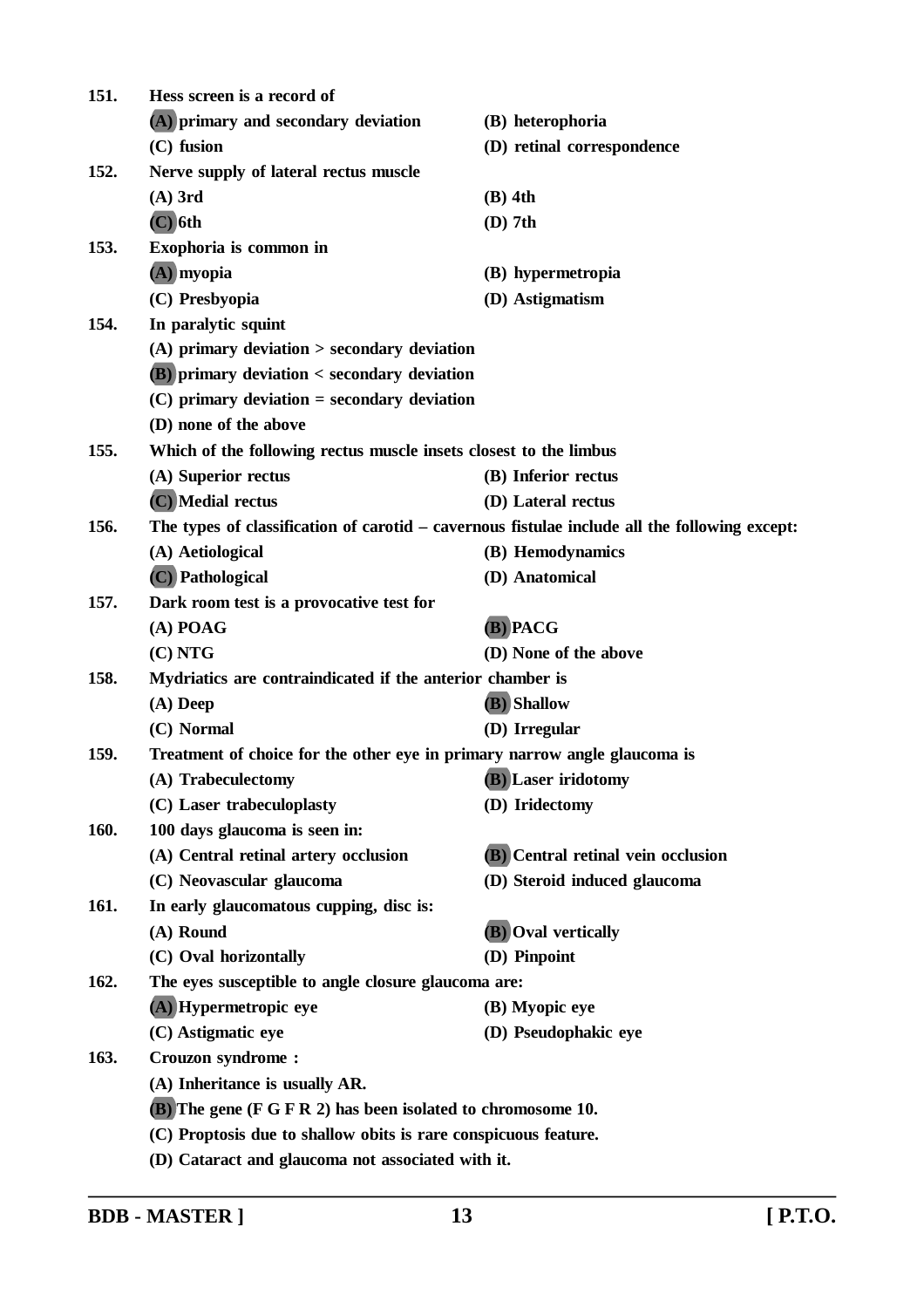| 164. | Rapid change in presbyopic correction is a classical feature of                              |                                              |  |
|------|----------------------------------------------------------------------------------------------|----------------------------------------------|--|
|      | (A) Retinal detachment                                                                       | (B) Open angle glaucoma                      |  |
|      | (C) Closed angle glaucoma                                                                    | (D) Senile Cataract                          |  |
| 165. | Coloured halos around light are not seen in                                                  |                                              |  |
|      | (A) early stages of closed angle glaucoma                                                    | (B) early stages of cataract                 |  |
|      | (C) acute mucopurulent conjunctivitis                                                        | <b>(D)</b> corneal aberrations               |  |
| 166. | In Van Herick slit-lamp grading, closed angle is graded as                                   |                                              |  |
|      | $(A)$ Grade 0                                                                                | $(B)$ Grade 1                                |  |
|      | $(C)$ Grade 4                                                                                | (D) None of the above                        |  |
| 167. | Fibres originating from the nasal halves of the both eyes decussate at                       |                                              |  |
|      | (A) Optic chiasma                                                                            | (B) Optic tract                              |  |
|      | (C) Lateral geniculate body                                                                  | (D) Visual cortex                            |  |
| 168. | optic tract consists of fibres from                                                          |                                              |  |
|      | (A) Temporal half of the same eye and nasal half of opposite eye                             |                                              |  |
|      | (B) Nasal half of the same eye and temporal half of opposite eye                             |                                              |  |
|      | (C) Nasal half of both eyes                                                                  |                                              |  |
|      | (D) Temporal half of both eyes                                                               |                                              |  |
| 169. | <b>Optic radiations extend from</b>                                                          |                                              |  |
|      | (A) Retina to optic chiasma                                                                  | (B) Optic chiasma to Lateral geniculate body |  |
|      | (C) Optic chiasma to visual cortex                                                           | (D) Lateral geniculate body to visual cortex |  |
| 170. | In absence of light pupil will                                                               |                                              |  |
|      | (A) Dilate                                                                                   | (B) Constrict                                |  |
|      | (C) Remains same                                                                             | (D) None of the above                        |  |
| 171. | While sleeping pupil will                                                                    |                                              |  |
|      | (A) Dilate                                                                                   | (B) Constrict                                |  |
|      | (C) Remains same                                                                             | (D) None of the above                        |  |
| 172. | Ophthalmoplegia is caused by all the following except:                                       |                                              |  |
|      | (A) An orbital mass                                                                          |                                              |  |
|      | (B) Splinting of the optic nerve by an optic nerve sheath meningioma                         |                                              |  |
|      | (C) Tethering of extra ocular muscles or fascia in a blow - out fracture                     |                                              |  |
|      | <b>(D)</b> Non–restrictive myopathy                                                          |                                              |  |
| 173. | When sympathomimetic drug applied on eye, pupil will                                         |                                              |  |
|      | (A) Dilate                                                                                   | (B) Constrict                                |  |
|      | (C) Remains same                                                                             | (D) None of the above                        |  |
| 174. | The associations with floppy eyelid syndrome include all the following except:               |                                              |  |
|      | (A) Keratoconus                                                                              | (B) Skin hyper-elasticity                    |  |
|      | (C) Joint hypomobility                                                                       | (D) Obstructive sleep apnoea                 |  |
| 175. | Contrast dacryocystography:                                                                  |                                              |  |
|      | (A) To confirm the site of lacrimal drainage obstruction, especially, prior to surgery       |                                              |  |
|      | (B) Not used to diagnose diverticula, fistula and filling defects caused by stones or tumors |                                              |  |
|      | (C) The test is not usually performed on both sides simultaneously                           |                                              |  |
|      | (D) It should be performed in patient with acute dacryocystitis                              |                                              |  |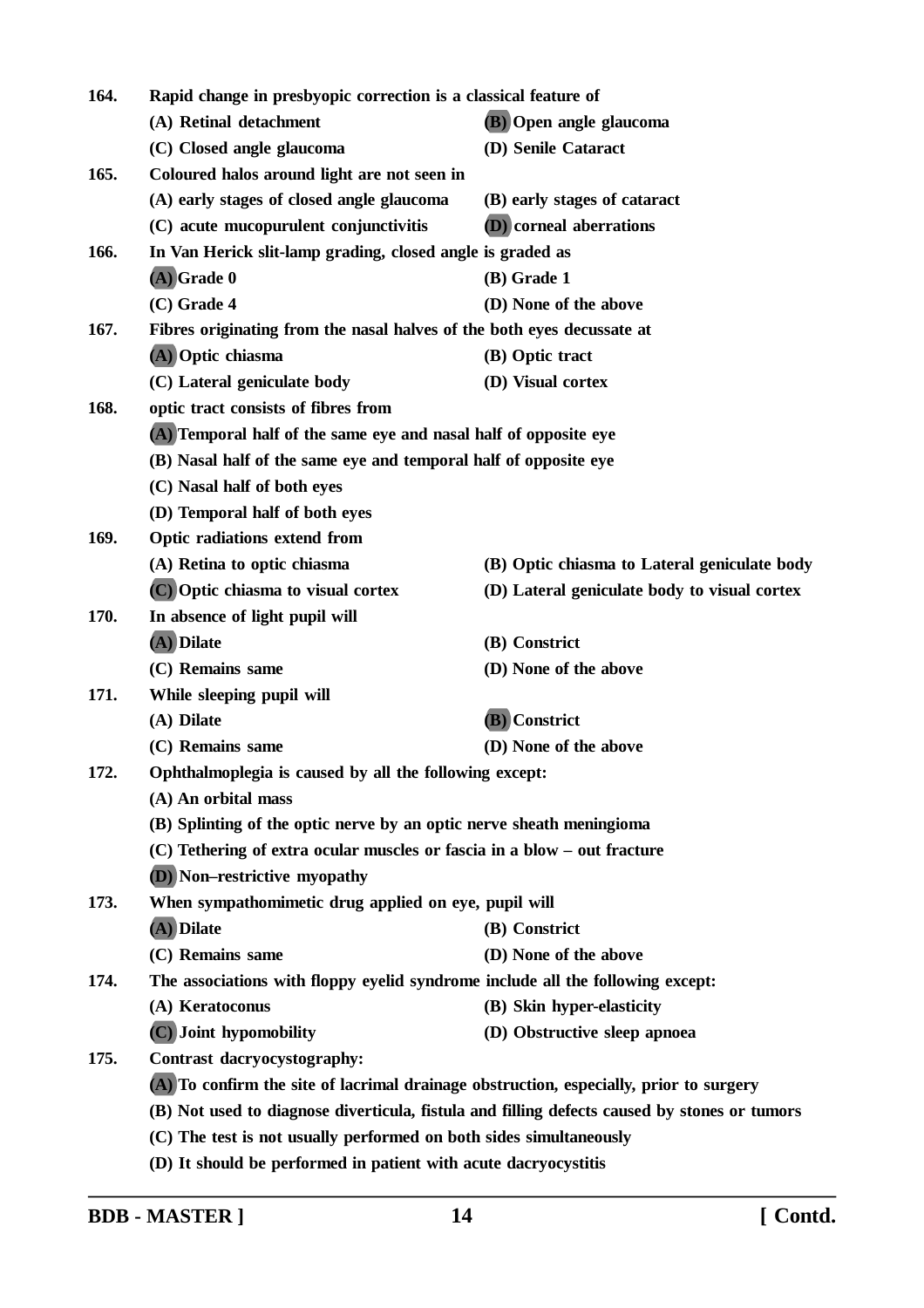| 176. | have word blindness. He was most likely to have lesion in:                                                    | A young man was able to see but could not interpret what was being seen. He was diagnosed to |  |
|------|---------------------------------------------------------------------------------------------------------------|----------------------------------------------------------------------------------------------|--|
|      | (A) Optic chiasma.                                                                                            | (B) Optic tract.                                                                             |  |
|      | (C) Primary visual cortex.                                                                                    | (D) Visual association area.                                                                 |  |
| 177. | The cortical area involved in the control of voluntary eye fixation is:                                       |                                                                                              |  |
|      | (A) Angular gyrus.                                                                                            | <b>(B)</b> Frontal eye field.                                                                |  |
|      | (C) Primary visual area.                                                                                      | (D) Visual association area.                                                                 |  |
| 178. | The causes of trichomegaly include all of the following except:                                               |                                                                                              |  |
|      | (A) Malnutrition                                                                                              | $(B)$ AIDS                                                                                   |  |
|      | (C) Hyperthyroidism                                                                                           | (D) Familial                                                                                 |  |
| 179. | Visual acuity is a record of                                                                                  |                                                                                              |  |
|      | $(A)$ light sense                                                                                             | (B) form sense                                                                               |  |
|      | (C) contrast sense                                                                                            | (D) colour sense                                                                             |  |
| 180. | Regarding hyphaema, secondary hemorrhage may develop within:                                                  |                                                                                              |  |
|      | $(A)$ 3 – 5 days of the initial injury                                                                        | (B) $5 - 7$ days of the initial injury                                                       |  |
|      | $(C)$ 1 – 2 days of the initial injury                                                                        | (D) $3 - 10$ days of the initial injury                                                      |  |
| 181. | Optic nerve extends up to                                                                                     |                                                                                              |  |
|      | (A) optic chiasma                                                                                             | (B) optic tracts                                                                             |  |
|      | (C) lateral geniculate body                                                                                   | (D) optic radiations                                                                         |  |
| 182. | The normal field of vision superiorly is:                                                                     |                                                                                              |  |
|      | $(A)$ 90 degrees.                                                                                             | $(B)$ 60 degrees.                                                                            |  |
|      | $(C)$ 70 degrees.                                                                                             | $(D)$ 45 degrees.                                                                            |  |
| 183. | Second order neurons in the optic pathway are present in                                                      |                                                                                              |  |
|      | (A) superior colliculus                                                                                       | <b>(B)</b> retina                                                                            |  |
|      | (C) medial geniculate body                                                                                    | (D) lateral geniculate body                                                                  |  |
| 184. | Most common cause of optic atrophy in young patients is                                                       |                                                                                              |  |
|      | (A) Multiple sclerosis                                                                                        | (B) Toxic amblyopia                                                                          |  |
|      | (C) Steroid use                                                                                               | (D) Trauma                                                                                   |  |
| 185. | <b>Thickness of Posterior Capsule at Equator is</b>                                                           |                                                                                              |  |
|      | $(A)$ 7 $\mu$ m                                                                                               | $(B)$ 6 $\mu$ m                                                                              |  |
|      | $(C)$ 5 $\mu$ m                                                                                               | (D) $4 \mu m$                                                                                |  |
| 186. | Which of the following is not a differential diagnosis of squamous cell papilloma?                            |                                                                                              |  |
|      | (A) Viral wart                                                                                                | (B) Seborrhoeic keratosis                                                                    |  |
|      | (C) Intradermal naevus                                                                                        |                                                                                              |  |
|      | (D) Chalazion                                                                                                 |                                                                                              |  |
| 187. | Young patients who suffer from the following conditions have no potential to develop eyelid<br>malignancies : |                                                                                              |  |
|      | (A) Xeradermapigmentosum                                                                                      | (B) Gorlin – Goltz syndrome                                                                  |  |
|      | (C) Muir – Torre syndrome                                                                                     | (D) Neurofibromatosis                                                                        |  |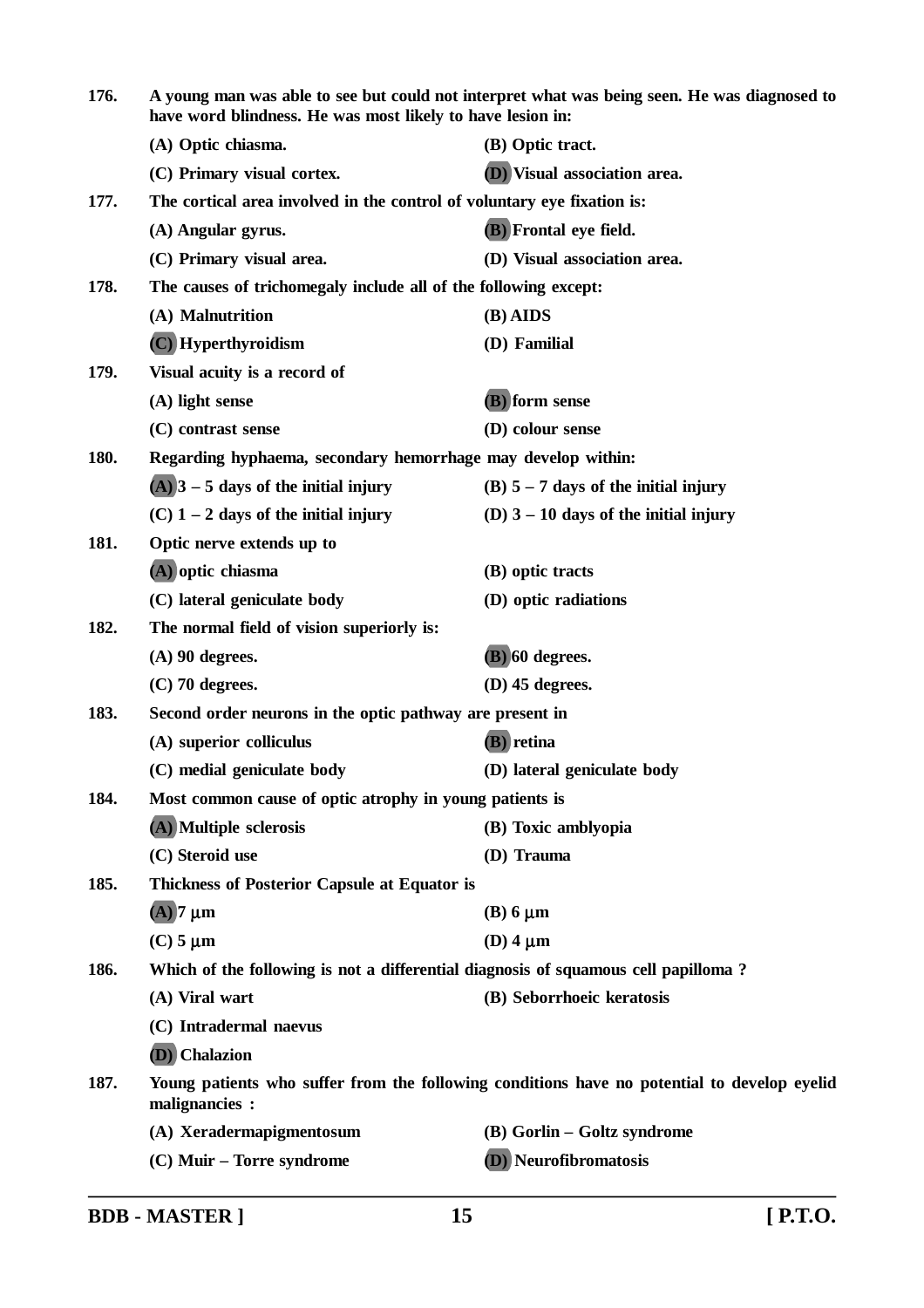- **(A) 90% of cases occur in the head and neck and about 30% of these involve the eyelid. (B) It most frequently arises from the upper eyelid, followed in relative frequency by medial canthus, lower eyelid and lateral canthus. (C) It most frequently affects young patients. (D) The tumor is slow – growing and locally invasive but not metastasizing. 189. Clinical types of SCC include all of the following except : (A) Nodular SCC (B) NoduloulcerativeSCC (C) Ulcerating SCC (D) Cutaneous horn 190. Optic nerve glioma: (A) Histology shows spindle – shaped pilocytic astrocytes and glial filaments. (B) Presentation is most frequently in the 2nd decade (median age 14 years).**
	- **(C) Proptosis often axial.**

**188. Regarding basal cell carcinoma :**

- **(D) MR may be not useful in showing intracranial extension.**
- **191. Enculation (removal of the globe) is indicated in the following circumstances (all true except):**
	- **(A) Primary intraocular malignancies. (B) After sever trauma.**
		- **(C) Blind painful or unsightly eyes. (D) Orbital mucormycosis.**
- **192. Intracranial complications of bacterial orbital cellulitis (all true except) :**
	- **(A) Meningitis. (B) Brain abscess.**
	- **(C) Cavernous sinus thrombosis. (D) Sub periosteal abscess.**
- **193. Associations with encephalocele (all true except):**
	- **(A) Broad nasal bridge and cleft palate. (B) Microphthalmos.**
		- **(C) Neurofibromatosis. (D) Morning glory syndrome.**
- **194. Pleomorphic lacrimal gland adenoma:**
	- **(A) Also called malignant mixed cell tumor.**
	- **(B) Presentation is in the 1st decade with painful slowly progressive proptosis.**
	- **(C) Treatment involve surgical excision.**
	- **(D) Prognosis is poor even if the excision is complete and without disruption of the capsule.**
- **195. Multiple sclerosis can cause:**
	- **(A) diplopia (B) abduction nystagmus**
	- **(C) internuclear ophthalmoplegia (D) unilateral optic disc oedema**
- **196. Most common complaint associated with Multifocal IOL IS**
	- **(A) Glare and Halos (B) Decreased contrast sensitivity**
	- **(C) Diplopia (D) Photophobia**
- **197. Wilson's disease:**
	- **(A) autosomal dominant**
	- **(B) cavitation and neuronal loss in putamen and globus pallidus**
	- **(C) low ceruloplasmin**
	- **(D) Kayser-Fleischer ring persists despite treatment**
- **198. Homocystinuria:**
	- **(A) is associated with retinal detachment (B) increase blood methionine level**
	-
	- **(C) X-linked recessive (D) associated with lens subluxation**
	-